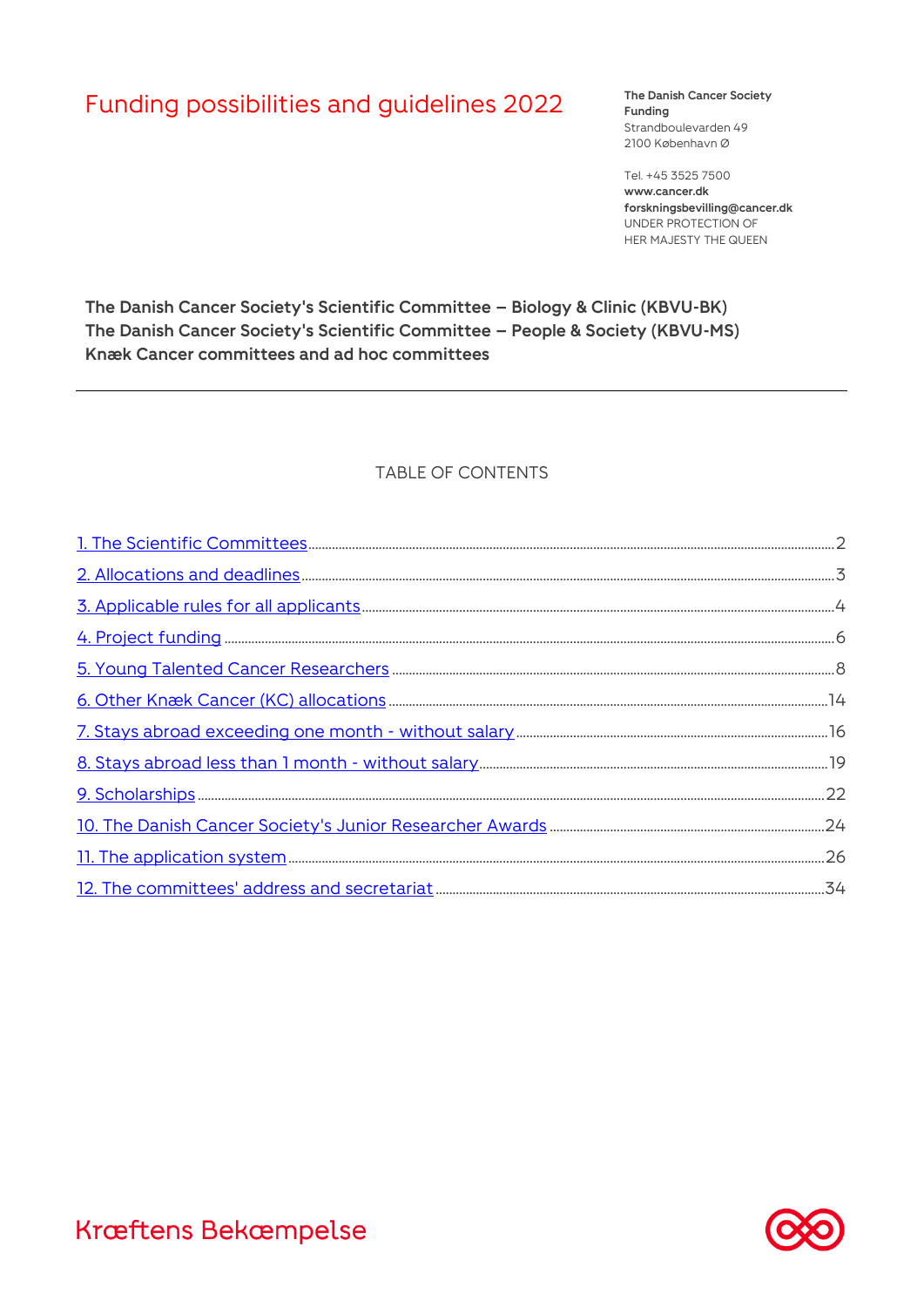# <span id="page-1-0"></span>1. The Scientific Committees

### 1.1 The Danish Cancer Society's Scientific Committee - Biology & Clinic (KBVU-BK)

The committee supports biological, translational and clinical cancer research within medical and natural science.

The focus of KBVU-BK is to support scientific projects within biological cancer research, which improve our knowledge about, e.g. the early stages of cancer diseases and identify mechanisms and reasons for cancer to occur, grow and spread as well as the late complications that often follow a cancer course. The committee prefers applications about translational studies and clinical research bridging between scientific breakthroughs and clinical practice and studies developing and improving cancer treatment.

### 1.2 The Danish Cancer Society's Scientific Committee – People & Society (KBVU-MS)

The committee supports humanistic, social and public health science and epidemiological cancer research.

The focus of KBVU-MS is to support scientific, and preferably inter-disciplinary projects, engaging in psychological, cultural, social and socio-economic aspects of cancer, including, for example, patient perspective, behavioural research, rehabilitation, palliative care, ethics as well as research related to the structure of the healthcare system and function with particular relevance to cancer. Furthermore, the committee will support cancer research projects in social medicine and epidemiology. Both quantitative and qualitative methods can be used.

### 1.3 Knæk Cancer committees and other ad hoc committees assessing thematic pools

Each year the Central Board decides on a pool for thematic objectives. The assessment of applications for thematic objectives, including the Knæk Cancer themes, will, wherever possible, involve all or some of the members of the scientific committees, KBVU-BK and KBVU-MS. The committees may also be supplemented by, or solely consist of, external experts within the field in question.



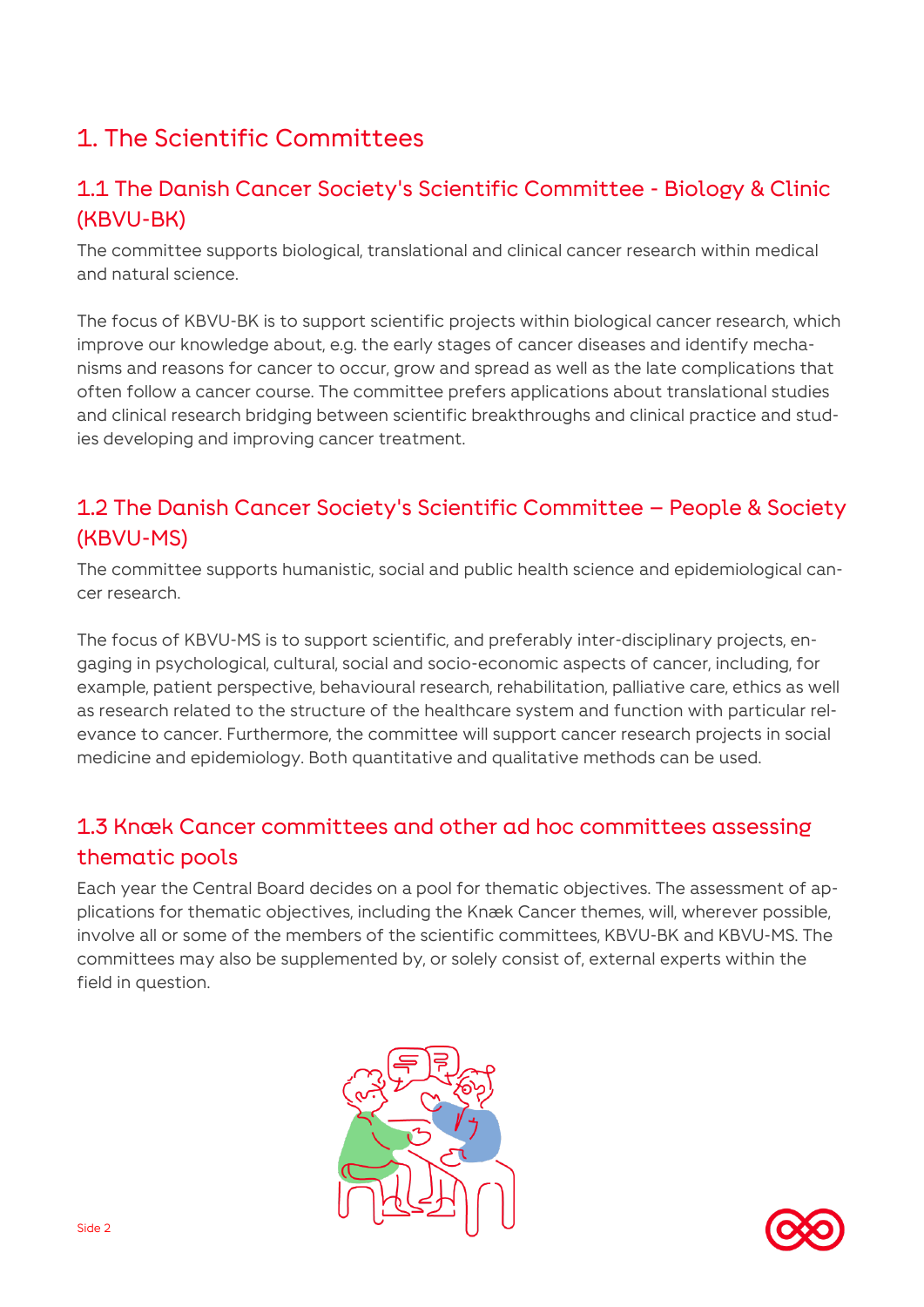# <span id="page-2-0"></span>2. Allocations and deadlines

All applications must be submitted digitally in our application system no later than 15:00 at the application deadline. The signature page must be emailed no later than the same day. Read more in [step 6.](#page-32-0)

### 1 February

**Project support** - main allocation KBVU-BK and KBVU-MS

### 1 March

**Junior Researcher Awards** (nominations)

### 17 May

- **s** Scholarships
- **Stays abroad exceeding 1 month's duration without salary**
- **Stays abroad less than 1 month's duration without salary**

### 22 June

- **Young Talented Cancer Researchers -** Postdoctoral fellowships in DK and abroad as well as the establishment of research careers for young talented cancer researchers
- **Other Knæk Cancer allocations**

### 13 October

- **Scholarships**
- **Stays abroad exceeding 1 month's duration without salary**
- **Stays abroad less than 1 month's duration without salary**

The deadlines are indicative, and changes may occur. Always check the current dates and other themes regularly posted on our website [www.cancer.dk/opslag.](http://www.cancer.dk/opslag)

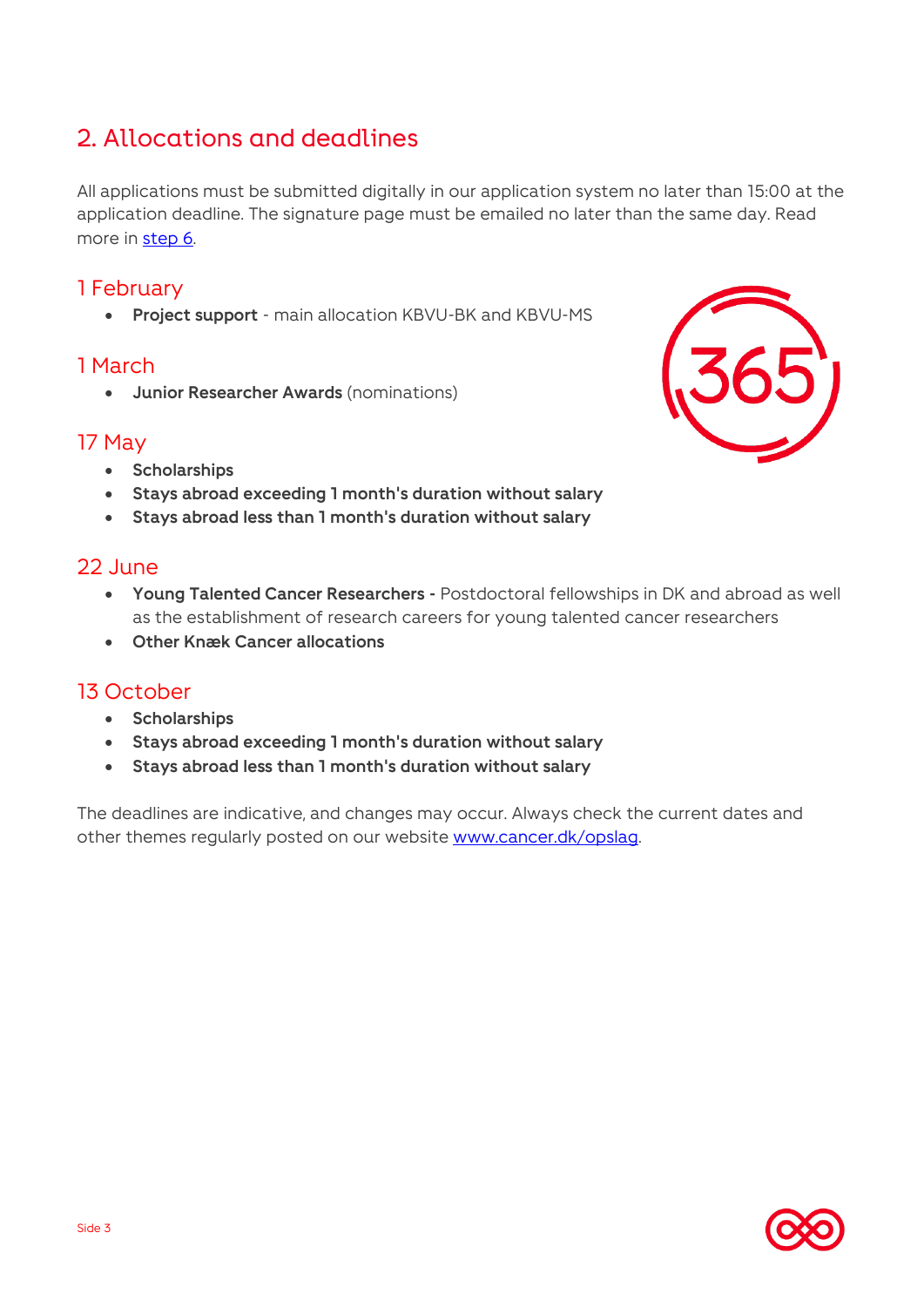# <span id="page-3-0"></span>3. Applicable rules for all applicants



- The application must be received digitally before the stated deadline
- Grants will not be allocated retrospectively
- You can only submit one application in each round of applications
- The application form and all attachments must be completed in English
- It is a precondition that
	- o The research is cancer-relevant
	- o The applicant complies with the Danish Code of conduct for research Integrity: [www.cancer.dk/thedanishcodeofconduct](http://www.cancer.dk/thedanishcodeofconduct)
	- o Necessary permissions and approvals are obtained before the project is started. It is the grant holder's responsibility to obtain permissions and approvals from, e.g. the Data Protection Agency, Ethics Committee and Animal Research Authority before the start-up of the project
	- o ['3R-principles'](https://en.3rcenter.dk/laboratory-animals/animal-testing/) are followed in projects involving animals as the Danish Cancer Society complies with *['Joint European funding principles for research involving ani](https://wellcome.ac.uk/sites/default/files/funding-principles-for-research-involving-animals.pdf)*[mals'](https://wellcome.ac.uk/sites/default/files/funding-principles-for-research-involving-animals.pdf) (opens in pdf)
- Applicants, who within the last 10 years have received, receive or expect to receive funding from companies/corporations/foundations which to a large extent depend on income from production and sale of obvious cancer carcinogenic substances, particu-larly tobacco, cannot obtain funding from the [Danish](https://www.cancer.dk/om-os/vision-og-formaal/vedtaegter-og-etik/etiske-retningslinjer/) Cancer Society. See the Danish [Cancer Society's ethical guidelines.](https://www.cancer.dk/om-os/vision-og-formaal/vedtaegter-og-etik/etiske-retningslinjer/)
- Efforts must be made to involve cancer patients, relatives or other relevant players actively. Also, the patient perspective should be emphasised if it is estimated as relevant. The type and the extent of the user involvement must be clearly stated in the research plan. If the researcher/research group assesses that user involvement is not possible or expedient, this must be substantiated explicitly in the research plan
- Relationships between the applicants and private or own companies do not prevent the applicants from receiving funding - but there must be accounted for these relationships in the project application form step 3
- **If support is received for the same purpose from other sources, the Danish Cancer Soci**ety reserves the right to make deductions in a potential grant. The applicant is obliged to inform the Danish Cancer Society if they receive support from other sources
- Applications are open for citizens of the Unity of the Realm (Rigsfællesskabet), i.e. from Denmark, Greenland and the Faroe Islands.

# 3.1 You can in general not apply for support for

- Overhead (rent, telephone, lighting, water, etc.), bench fee, administration fees and similar expenses
- Tuition fee, supervision, course expenses as well as overhead in connection with PhD studies

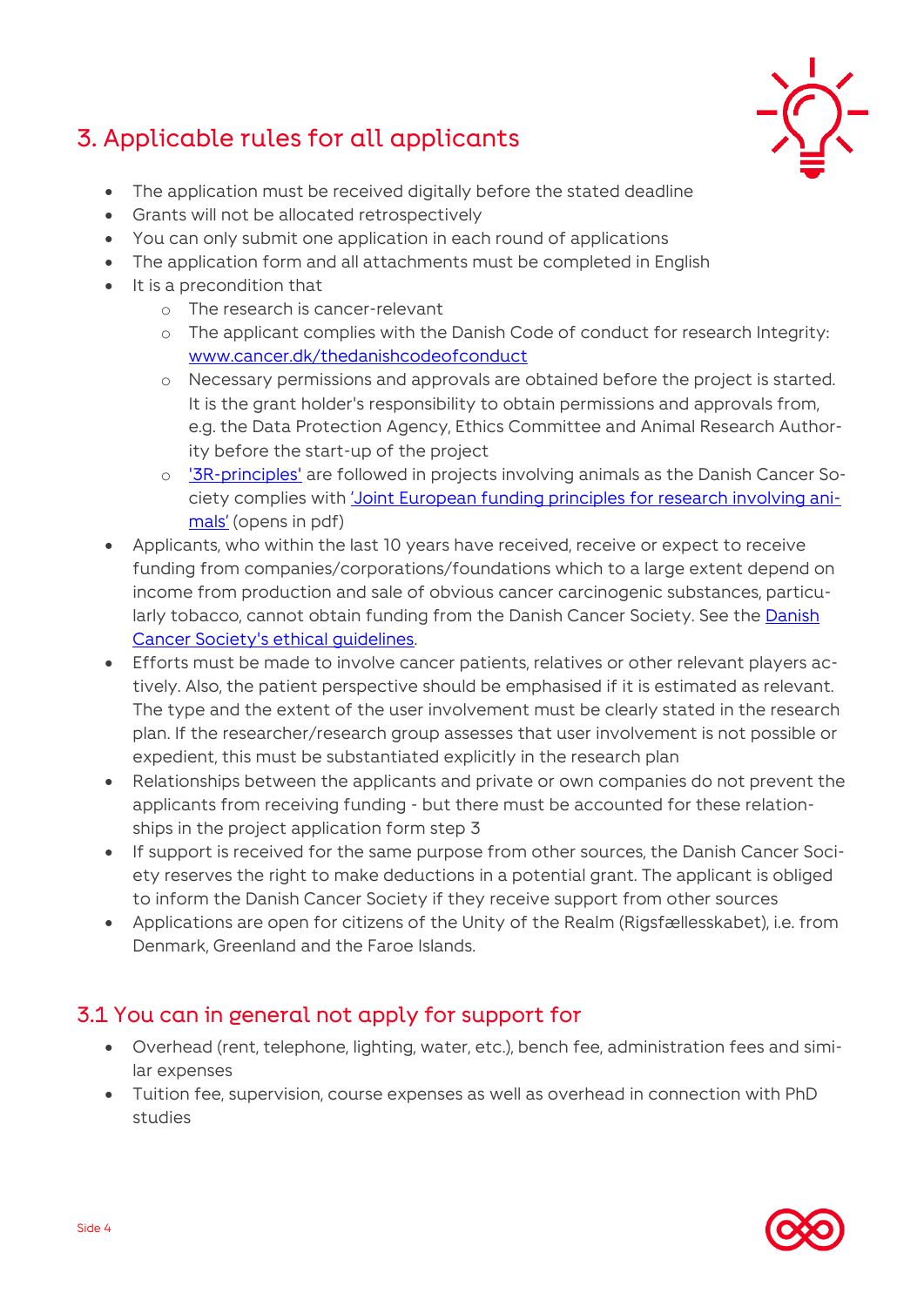- Costs related to [Open Access](https://www.cancer.dk/forskning/stoette-til-forskning/til-bevillingshavere/open-access/)
- Computers and computer equipment, unless it is related to specialised hardware/software (must be substantiated under 'Detailed budget information' in the application's step 3)
- Expenses defrayed before the date of application
- Establishment or operation of biobanks
- More than 3 year's salary for a PhD student (can only be applied for by the supervisor or the head of the institute)
- Running costs in relation to long-term stays abroad
- Scholars (should be applied for as a personal scholarship by the student)

### 3.2 Review of the application

The committee's prioritisation of an application is based on:

- Cancer relevance
- Quality
- Feasibility
- Novelty value
- Qualifications of the applicant
- The research environment of the applicant, including relevant collaborators
- The application budget
- Patient involvement (in projects where it is estimated to be relevant)

The decision is made by the entire committee.

#### **External assessment**

Project applications from committee members are always sent out for external assessment, preferably abroad. Opinions of external assessors will be included in the application's overall assessment, and they will be sent to the applicant in an anonymous form.

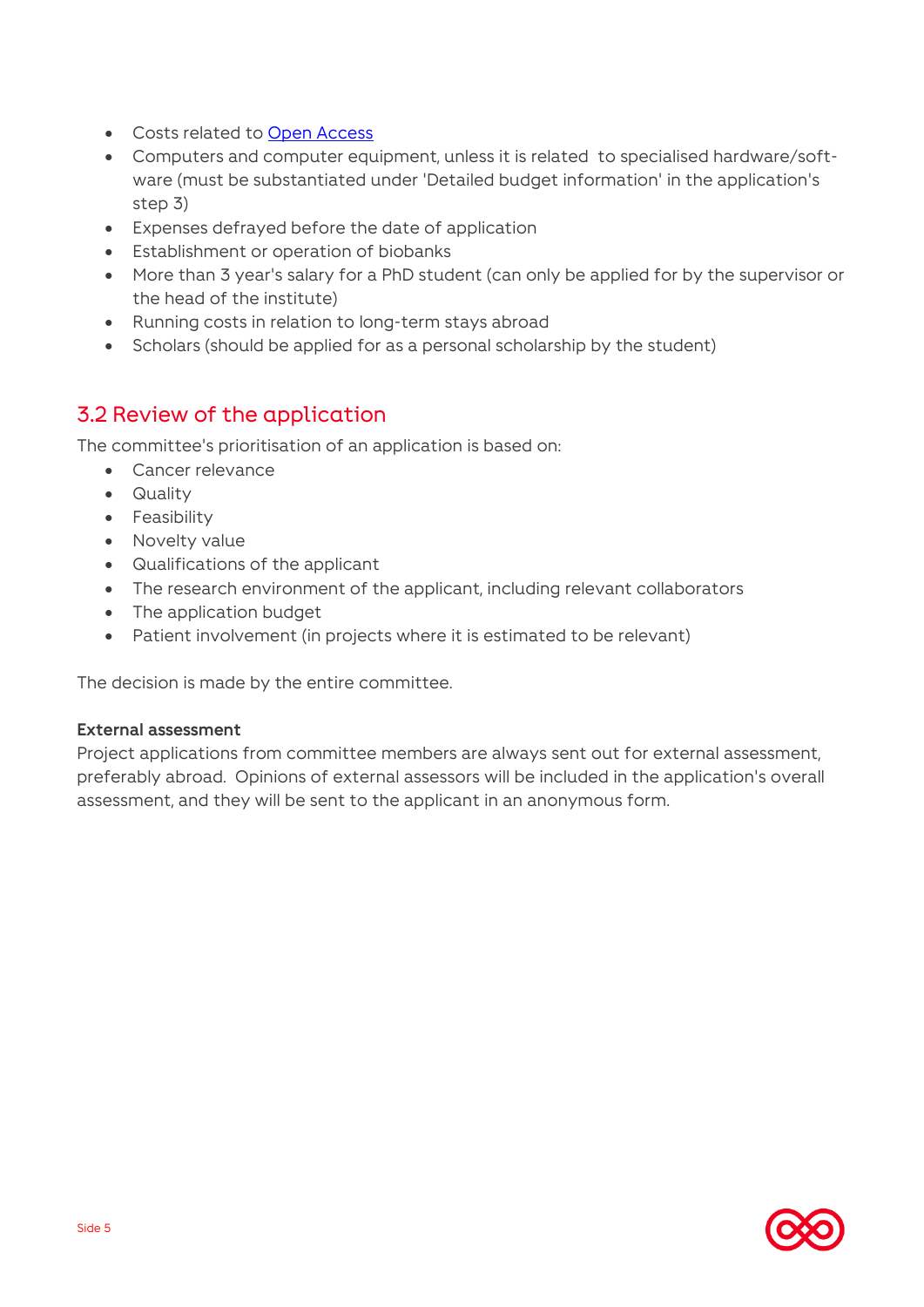# <span id="page-5-0"></span>4. Project funding

| Application deadline:                   | 1 February 2022 at 15:00                                                                                                                                                           |
|-----------------------------------------|------------------------------------------------------------------------------------------------------------------------------------------------------------------------------------|
| Signature page:                         | Must be emailed to forskningsbevilling@cancer.dk                                                                                                                                   |
| Application round/form: KBVU-BK project | <b>KBVU-MS</b> project                                                                                                                                                             |
| Pool                                    | KBVU-BK: up to DKK 75m of which DKK 15m are<br>expected from the Knæk Cancer collection<br>KBVU-MS: up to DKK 20m of which DKK 10m are<br>expected from the Knæk Cancer collection |
| Requirement                             | Grantees who have received Knæk Cancer funds are<br>requested to contribute to the communication<br>about the granted project                                                      |
|                                         | Assessment committees: KBVU-BK and KBVU-MS respectively                                                                                                                            |
| Notification:                           | KBVU-BK: Mid-May<br>KBVU-MS: Beginning of April                                                                                                                                    |
| Funding start date:                     | A grant can be used from 1 January the following year                                                                                                                              |

### 4.1 Purpose

The Danish Cancer Society wants to support scientific cancer research projects of high quality to support our goal of fewer people getting cancer, more people surviving cancer as well as a better life after cancer.

### 4.2 You can apply for

- Scientific and non-scientific assistance (e.g. salary for PhD students, postdoctoral fellows, laboratory technicians, statisticians etc.)
- Up to 20% salary for permanently employed researchers, including own salary, as a buy out of a permanent position
- Salary for a highly qualified guest researcher for a period of up to a maximum of 2 years
- Project-related running costs etc.
- Equipment up to a total of DKK 100,000
- Travel costs

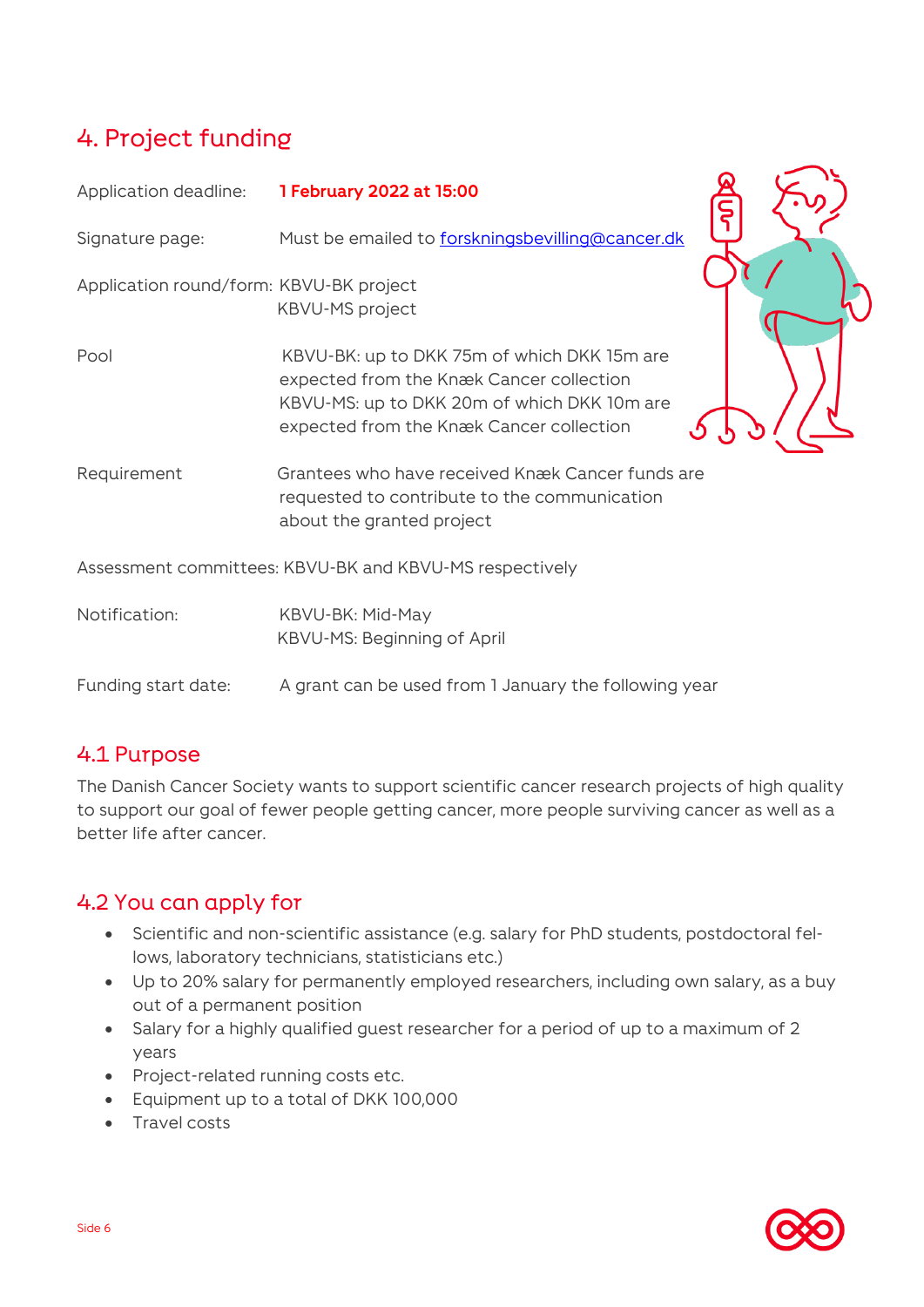## 4.3 You cannot apply for

- Your own PhD salary or project funds at all, as PhD students cannot apply for funding on their own
- Your own postdoctoral salary postdoctoral fellows must apply the pool 'Young talented cancer researchers' to cover own salary
- Scholarship salary pre-graduates must apply the pool 'Scholarships'

### 4.4 Please note

- The applied amount should as a minimum comprise of DKK 300,000 in total
- Applications which do not include project funding for the coming calendar year but only the following will be rejected
- Funding for long-term projects can usually be applied for up to 3 years.
- The applicant must have documented relevant research experience (minimum as a first author of one article in an international journal with peer review or similar)
- Usually, you can only have one KBVU-MS and KBVU-BK grant at a time of a maximum of DKK 2 million per year. An applicant applying for project funding on behalf of a cooperative group, e.g. DMCG, can also apply for and obtain funding for his/her own project. It must be clearly stated if funding is applied for on behalf of a cooperative group in the application's step 1 (the field 'Cooperative group'), and a statement from the group must be attached in the application's step 4
- A statement from the project's host institution/workplace, guaranteeing to put the necessary facilities and resources at the project's disposal, must be uploaded

### 4.5 Budget

Further details regarding the budget and application system can be found under item [11. Appli](#page-25-0)[cation system](#page-25-0)

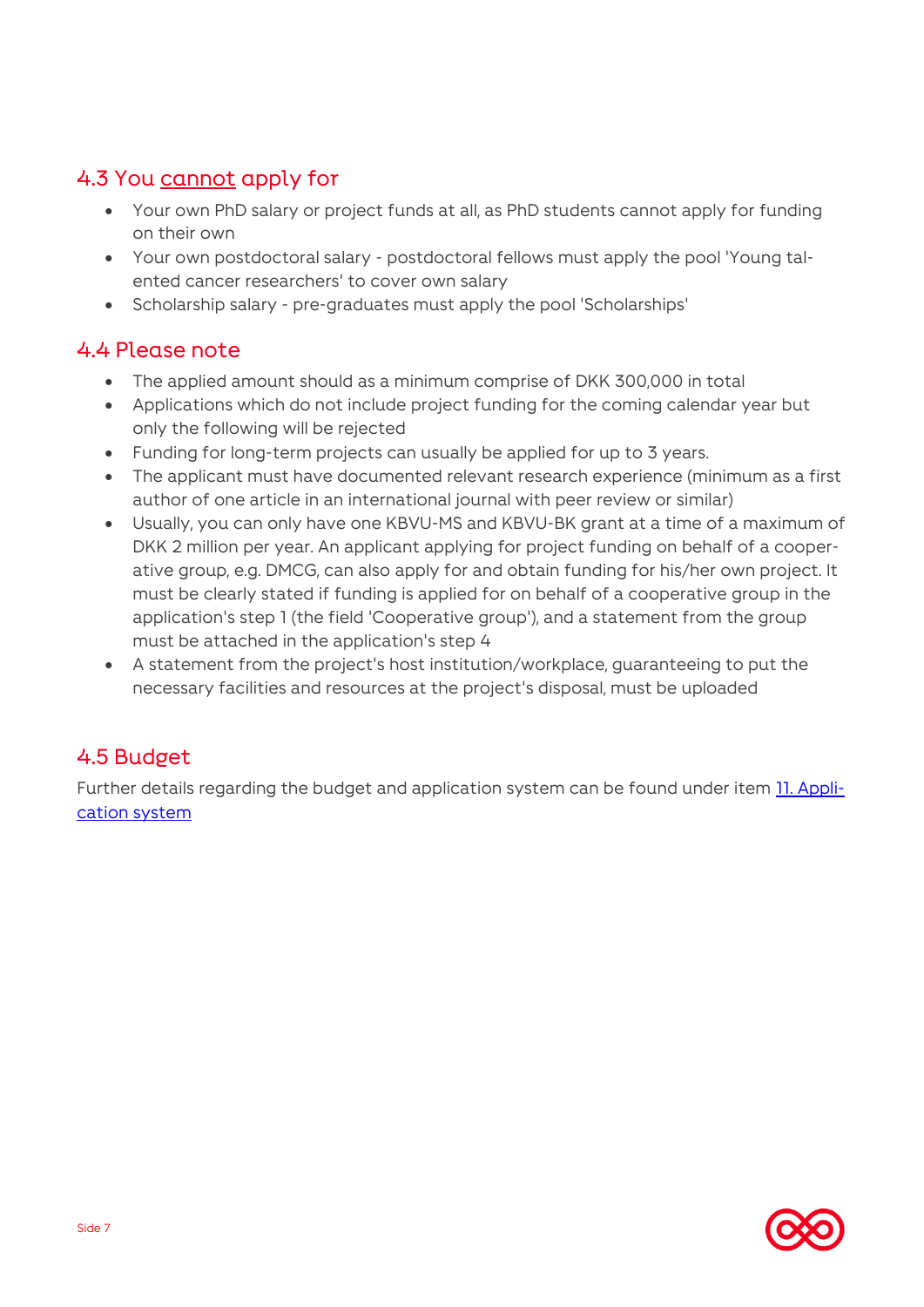# <span id="page-7-0"></span>5. Young Talented Cancer Researchers

| Application deadline: 18 June 2022 at 15.00 |                                                                                                                                |
|---------------------------------------------|--------------------------------------------------------------------------------------------------------------------------------|
| Signature page:                             | Must be emailed to forskningsbevilling@cancer.dk                                                                               |
|                                             | Application round/form: Young Talented Cancer Researchers                                                                      |
| Pool                                        | Up to DKK 20m of which DKK 10m are<br>expected from the Knæk Cancer collection                                                 |
| Requirement                                 | Grantees who have received Knæk Cancer funds are<br>requested to contribute to the communication<br>about the granted project. |
|                                             | Assessment committee: A committee consisting of members from both<br><b>KBVU-BK and KBVU-MS</b>                                |
| Notification:<br>notification)              | End-September (preliminary notification) and end-November (final                                                               |
| Funding start date:                         | A grant can be used from 1 January the following year                                                                          |

### 5.1 Purpose

The Danish Cancer Society wants to support young talents and their development within cancer research. Therefore, support is provided to younger researchers in the form of project funding and postdoctoral fellowships.

### Project funding for the establishment of research careers

The aim is to support the continuous development of young independent cancer researchers who, within the past eight years, have earned a PhD, and demonstrated the ability of research on a high level internationally. The support is allocated to outstanding and ambitious projects within all aspects of cancer research, and the funds are allocated to researchers, who have already demonstrated their potential by having obtained support for their salary; however, you can apply for 50% exemption from clinical work.

### Postdoctoral fellowship in Denmark and abroad

The aim is to support younger researchers, with a PhD or equivalent degree, who have not yet acquired a permanent position but can document research experiences to conduct an independent cancer research project in Denmark or abroad.

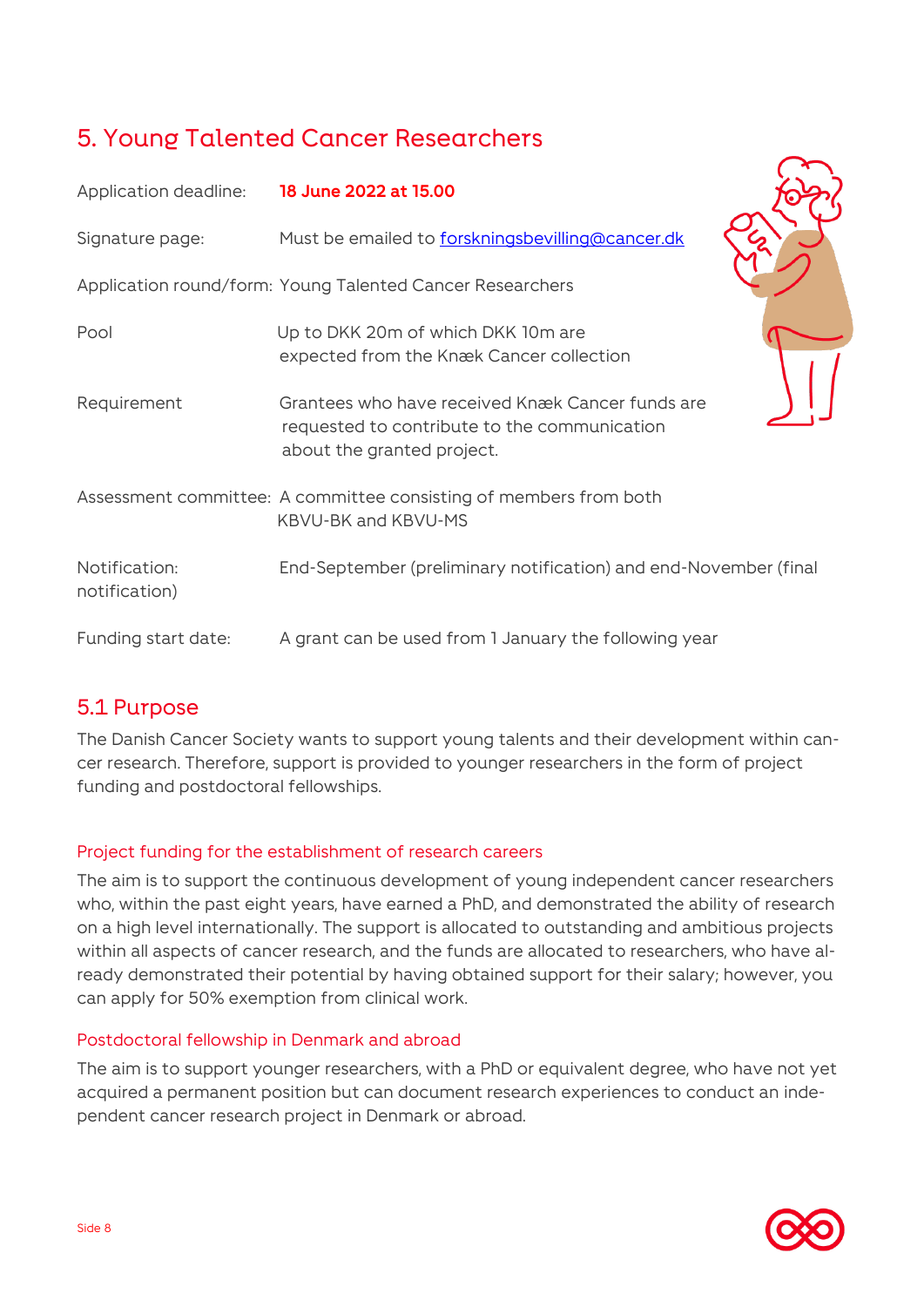Postdoctoral fellowships abroad are allocated to Danish researchers who go abroad to conduct an independent cancer research project and obtain knowledge and experience in an international research environment, but who is not employed at a Danish hospital, university or company during the stay abroad.

### 5.2 Establishment of research careers for young talented cancer researchers

#### 5.2.1 You can apply for

- Scientific and technical assistance (e.g. salary for PhD students, laboratory technicians etc.)
- Project-related running costs etc.
- Equipment up to a total of DKK 100,000
- **Travel costs**

#### 5.2.2 You cannot apply for

Own salary; however, you can apply for a 50% exemption from clinical work.

#### 5.2.3 Please note

- There can be an exemption of the requirement of a maximum of 8 years of PhD in the case of periods of leaves such as maternity, parental, sick and care leave, and military service. Particular professional issues, such as education, clinical training or the like, which is a necessary part of a career, and where time for research has been limited, can also be taken into account.
- It is a precondition that the host institution gives priority to the area with the necessary facilities and resources/co-financing
- Postdoctoral fellows can apply if they have already secured their independent position
- A maximum of DKK 4m can be applied for a period of 2 3 years

#### 5.2.4 Budget

Further details regarding the budget and application system can be found under item [11. Appli](#page-25-0)[cation system](#page-25-0)

#### 5.2.5 The application MUST contain

- An overview of previous research results, max. 2 pages (step 4)
- Statements from collaborators (step 2)

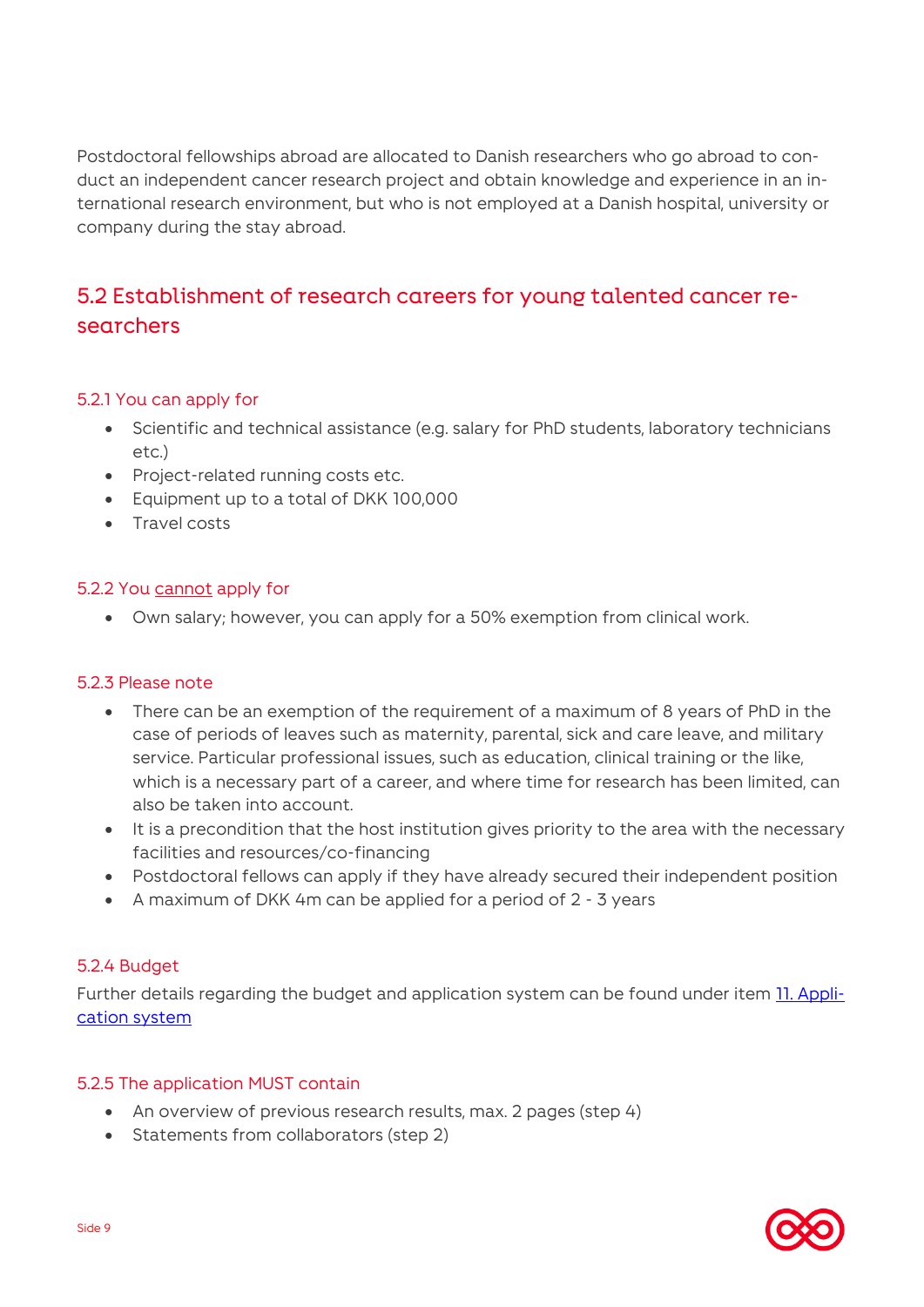- Statement by the host institution with a guarantee of the necessary facilities and resources (step 2)
- Information about co-funding, including salary, from the host institution, should be specified in 'Provided from the workplace' in the application budget (step 3)

### 5.3 Postdoctoral fellowship in Denmark

### 5.3.1 You can apply for

Postdoctoral fellowship in Denmark (fixed amount)

In the budget, you specify the postdoctoral fellowship as a fixed amount of DKK 775,000 for 12 months (64,583.33 per month) for salary and running costs. If you work part-time on the project for an entire calendar year, you specify 6 months of fellowship in the application budget. The difference between the financial framework of DKK 775,000 and the actual salary can be used for running costs. Specification of necessary running costs must be specified under 'Details' or under 'Detailed budget information' (step 3).

### 5.3.2 Please note

- A statement from the supervisor must be uploaded (step 2)
- PhD certificate must be uploaded (step 2)
- Normally, the framework grant is allocated for up to a maximum of 3 years full time and 4 years part-time
- Among others, part-time postdoctoral fellowships can be applied for by doctors, who are undertaking a clinical specialist education, to be employed for up to 4 years in the hospital where their clinical education takes place
- The committee is favourably disposed towards a change of environment, including researchers who change the setting or travel abroad. Therefore, primarily the first 4 years' postdoctoral employment (excluding leave periods) will be supported, and from this maximum 2 years of postdoctoral employment where the applicant has been studying his/her PhD. Though, in the application's step 3 - 'Detailed budget information' - it is possible to state reasons for continuous research at the current place of work
- PhD students can apply if the supervisor's statement is attached, confirming expected delivery for the PhD thesis within 10 months after the application deadline. If the grant is awarded, the project cannot start before the PhD degree has been obtained, and the Funding Section has received documentation.

### 5.3.3 Budget

Further details regarding the budget and application system can be found under item [11. Appli](#page-25-0)[cation system](#page-25-0)

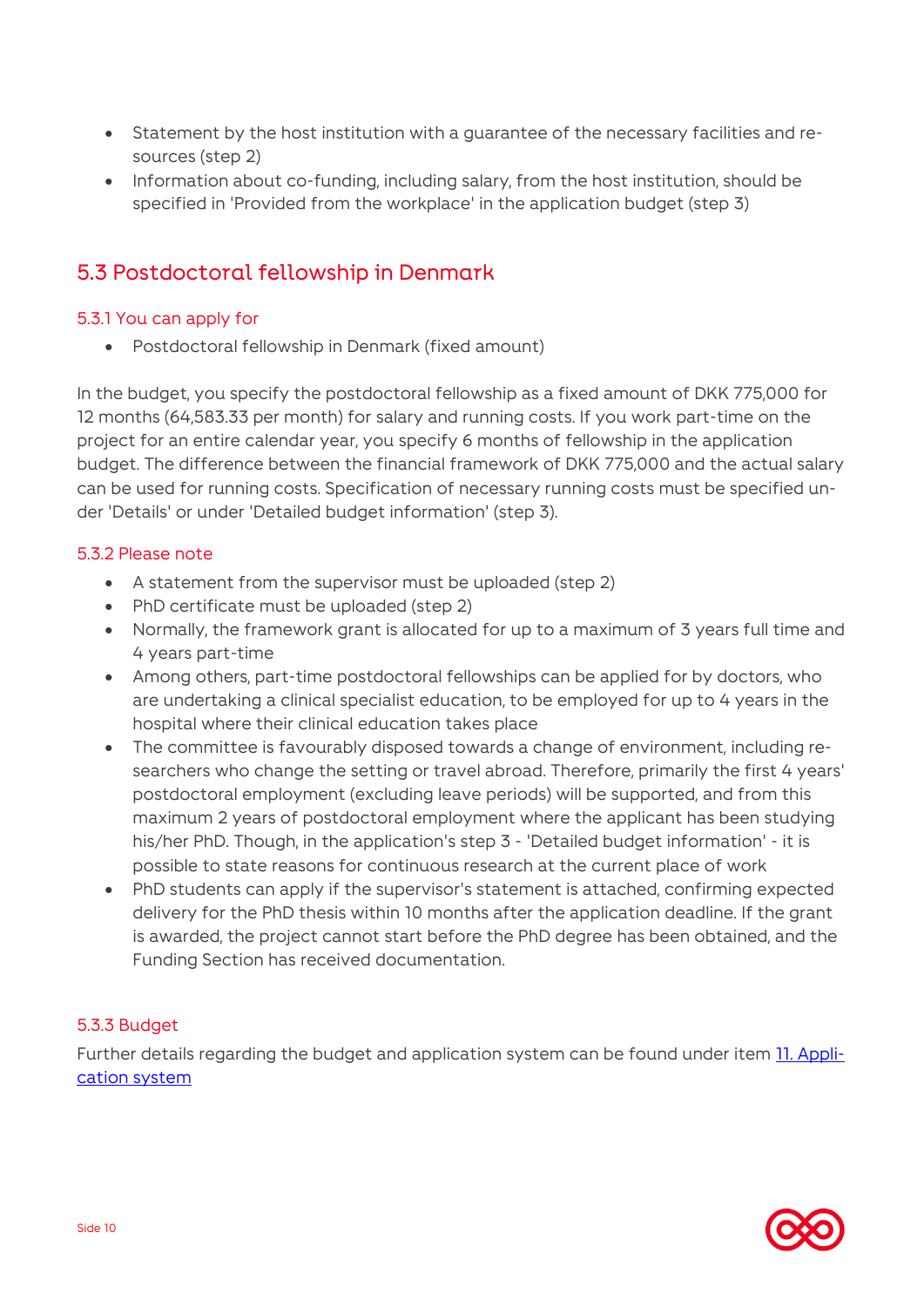### 5.4 Postdoctoral fellowship abroad

### 5.4.1 You can apply for

- Own salary (fellowship)
- Travel costs
- Freight charges
- Health insurance
- Extra costs for stay and accommodation
- Costs related to the establishment of stay exceeding 3 months

#### 5.4.2 You cannot apply for

- Running costs in relation to a research stay abroad
- Trips initiated before the application deadline
- Childcare, per diems or local transportation during the stay abroad

#### 5.4.3 Please note

- The fellowship is allocated as a specific grant for salary and travel costs for a maximum of 3 years
- PhD certificate must be uploaded (step 2)
- A statement or invitation from the host institution abroad must be uploaded (step 2)
- A statement from the supervisor must be uploaded (step 2)
- To inform about provider obligations, if any, in the budget

#### 5.4.4 Budget

An estimate of incomes and expenses concerning the stay abroad must be stated. The funding will be set by taking into account the duration of stay and potential funding from other sources for the same purpose.

#### Rates for fellowships abroad

As the fellowship is allocated for a research stay abroad, it is covered by the regulations for study tour grants which generally are exempted from tax, see Tax Assessment Act §7 K.

Immediately before the fellow travels abroad, the fellowship will be paid as a total sum by the following rates:

Fellow travelling **without** children 350,000 DKK/year Fellow travelling **with** children **Accord 2000 CKK/year** 425,000 DKK/year

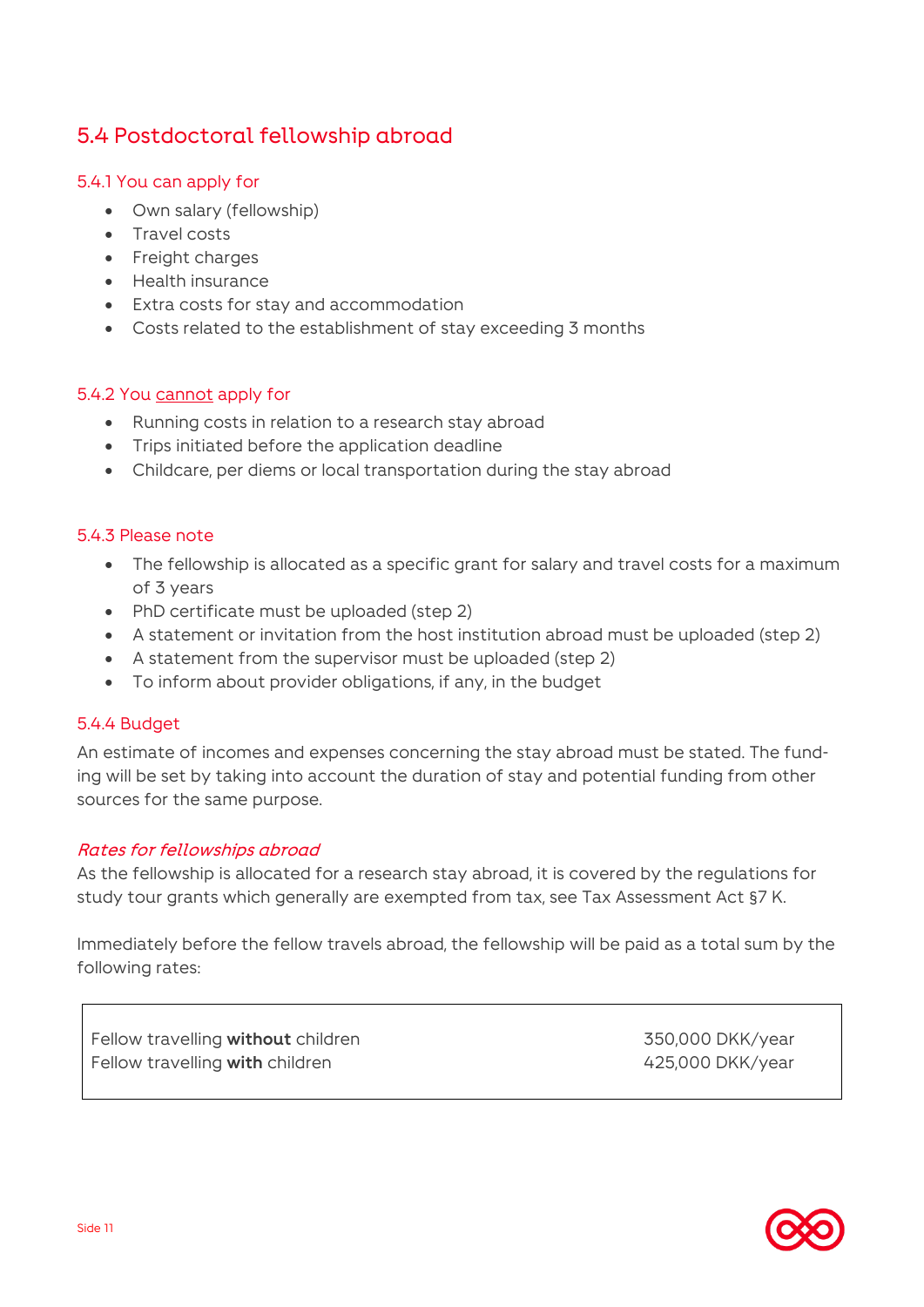### Travel costs

The cheapest way of public transportation is granted for the journey. When the stay exceeds 6 months, the grant also covers family members' travel costs (spouse/cohabitee and children please see definition of provider obligations below). If the family does not travel with the fellow, an extra homeward journey is covered.

#### Freight costs

Reasonable costs for transportation of household effects are covered. Transportation of furniture, cars and similar large objects cannot be covered.

### Travel insurance

It is recommended to take out travel insurance, and the Danish Cancer Society will cover reasonable costs for this travel insurance.

### Extra costs for stay and accommodation as well as start-up costs

Extra costs for stay and accommodation will be covered. Besides this, it is possible to apply for start-up costs as a lump sum of DKK 12,000 when the stay exceeds 3 months.

#### Rates

Extra costs for stay and accommodation will be covered by a maximum of the below following rates.

| Single:                                                                                                   | USA, Canada, Australia, New Zealand and Japan<br>DKK 8,000 per month + DKK 12,000 for start-up costs (when the stay exceeds 3<br>months) |  |
|-----------------------------------------------------------------------------------------------------------|------------------------------------------------------------------------------------------------------------------------------------------|--|
| Provider:                                                                                                 | DKK 10,000 per month + DKK 12.000 for start-up costs (when the stay exceeds<br>3 months)                                                 |  |
|                                                                                                           |                                                                                                                                          |  |
| <b>Western Europe</b><br>Single:                                                                          | DKK 6,000 per month + DKK 12,000 for start-up costs (when the stay exceeds 3<br>months)                                                  |  |
| Provider:                                                                                                 | DKK 8,000 per month + DKK 12,000 for start-up costs (when the stay exceeds 3<br>months)                                                  |  |
| <b>Other countries</b><br>Will be set on an ad hoc basis. The applicant must give a well-founded proposal |                                                                                                                                          |  |

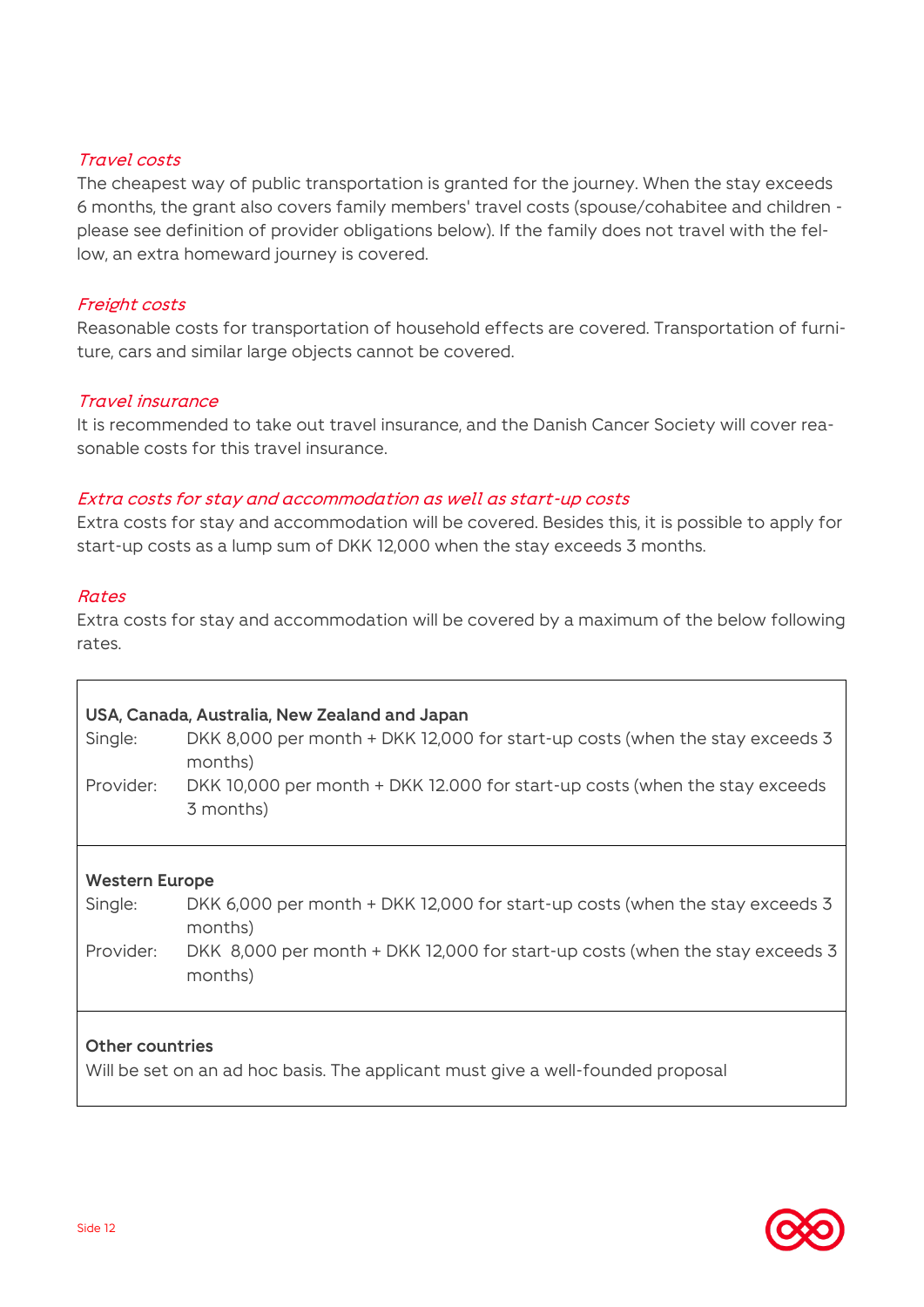A provider is a person who

- Is married, or
- Has dependent children under the age of 18, or
- Has lived with someone as a spouse or similar and has had the same address for at least 12 preceding months

Two persons, eligible for funding, with the same address and communal housekeeping, can as a maximum get funding equivalent to one person with provider obligations from the Danish Cancer Society as well as other sources (Danish or foreign).

Information about provider status must be stated in the application; otherwise, a potential grant will be calculated as per the singles' rate.

Further details regarding the budget and application system can be found under item **11. Appli**[cation system](#page-25-0)

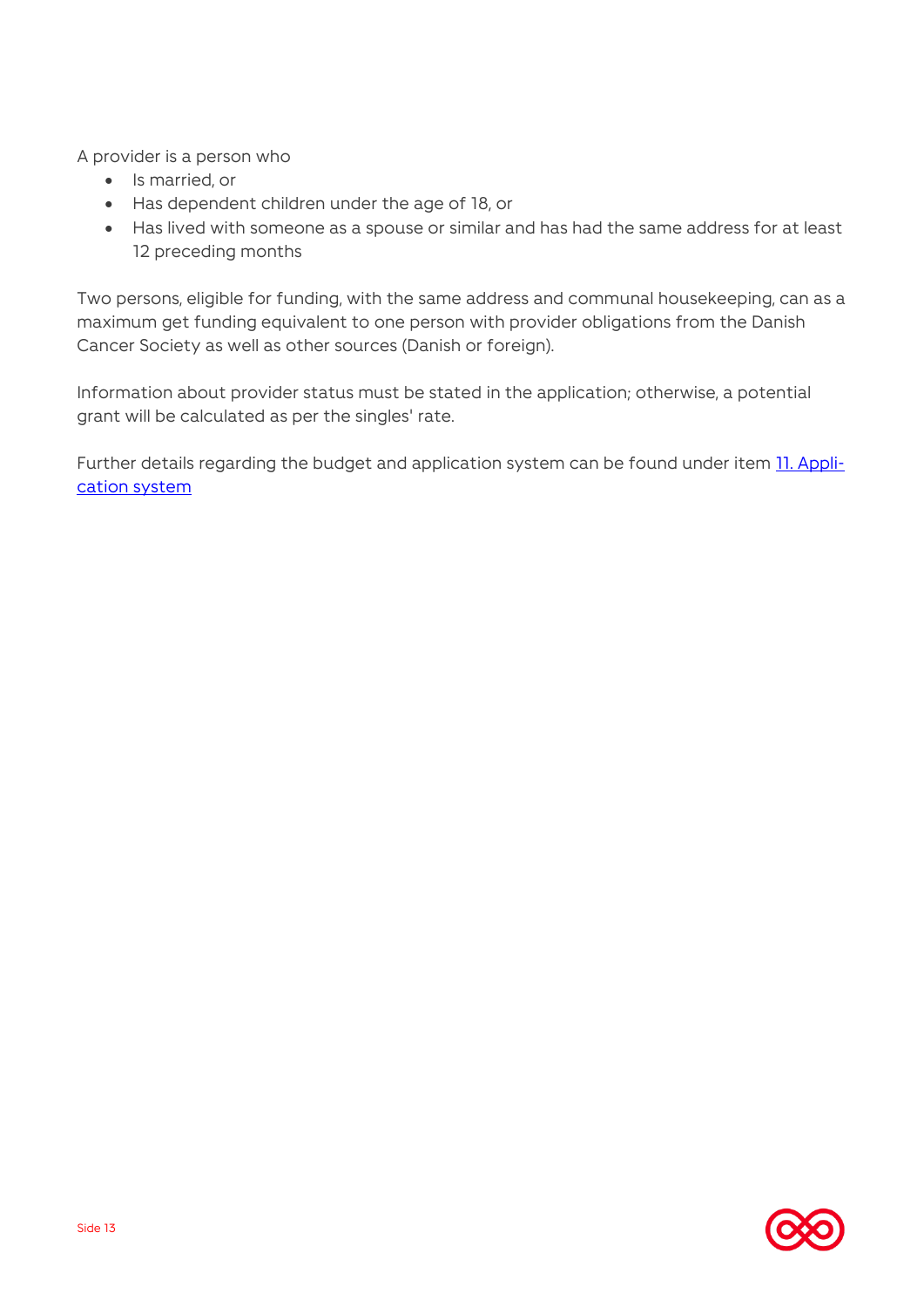# <span id="page-13-0"></span>6. Other Knæk Cancer (KC) allocations

| Application deadline:                  | 22 June 2022 at 15:00                                                                                                      |
|----------------------------------------|----------------------------------------------------------------------------------------------------------------------------|
| Signature page:                        | Must be emailed to forskningsbevilling@cancer.dk                                                                           |
| cer.dk/opslag                          | Application round/form: Please see name of the Knæk Cancer allocation at www.can-                                          |
| Pool:                                  | Please refer to the homepage                                                                                               |
| Requirement:                           | Grantees who have received Knæk Cancer funds are requested to<br>contribute to the communication about the granted project |
| Assessment committee: Ad hoc committee |                                                                                                                            |
| Notification:<br>notification)         | End-September (preliminary notification) and end-November (final                                                           |
| Funding start date:                    | From 1 January the following year                                                                                          |

### 6.1 Purpose

The Danish Cancer Society wishes to support scientific cancer research projects of high quality, to support our goal that fewer gets cancer, more survives cancer as well as a better life with cancer.

### 6.2 You can apply for

- Scientific and non-scientific assistance (e.g. salary to PhD student, postdoctor, laboratory technician, statistician, etc.)
- Up to 20% salary for permanent employed researchers, including own salary, as purchase exemption from permanent position
- Salary for highly qualified scholar for a period of up to 2 years as a maximum
- Project related running costs etc.
- Apparatus up to a maximum of DKK 100,000
- Travel costs

### 6.3 You cannot apply for

 Own PhD salary or project funds at all as PhD students cannot apply for funding on their own

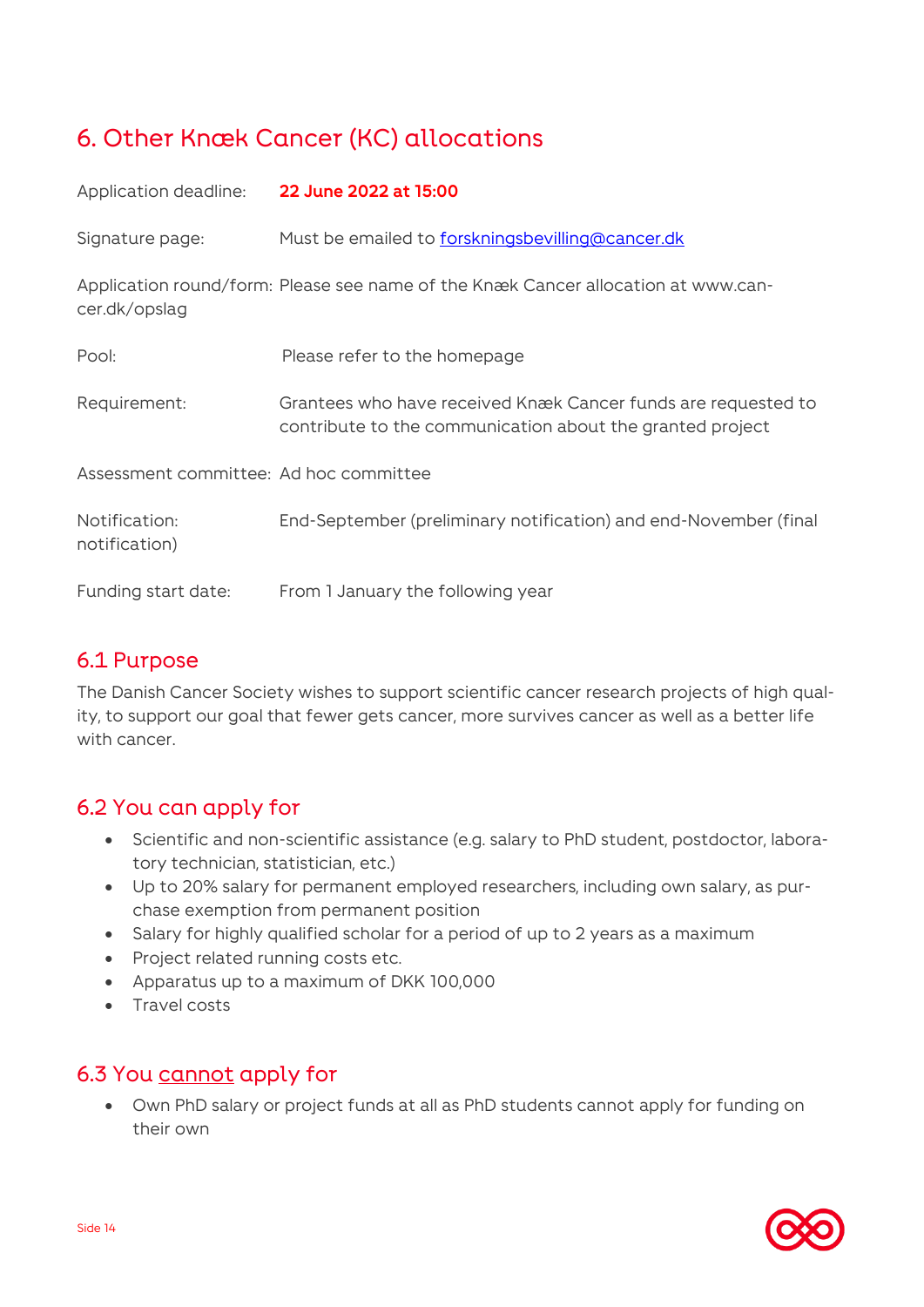- Own postdoctoral salary postdoctoral fellows must apply the pool "Young talented cancer researchers" to cover own salary
- Salary for scholars scholars and post-graduate students must apply the pool 'Scholarships'

### 6.4 Please note

- The rules of the Knæk Cancer applications can vary dependent on the post therefore always read the post thoroughly
- The applied amount must be minimum DKK 300,000 in total
- Applications that do not include funding for the next year, but only the succeeding year, will be rejected
- Funding for long-term projects can normally be applied for up to 3 years
- The applicant must have documented relevant research experience and must as a minimum be head writer of 1 article (preferably more) in an international magazine with peer review or similar
- You can normally apply for DKK 2 m per year. An applicant that applies for funding on behalf of a cooperative group, e.g. DMCG, can at the same time submit an application and get a grant for their own project. In the application's step 1 (the section "Cooperative group"), it must be clearly emphasised if the application is made on behalf of a cooperative group and a declaration from the group must be enclosed in step 4 of the application
- A recommendation from the host institution/place of the project must be enclosed guaranteeing that all necessary facilities and resources of the project are covered

### 6.5 Budget

Further details about the budget and the application system can be found under section 11. The application system

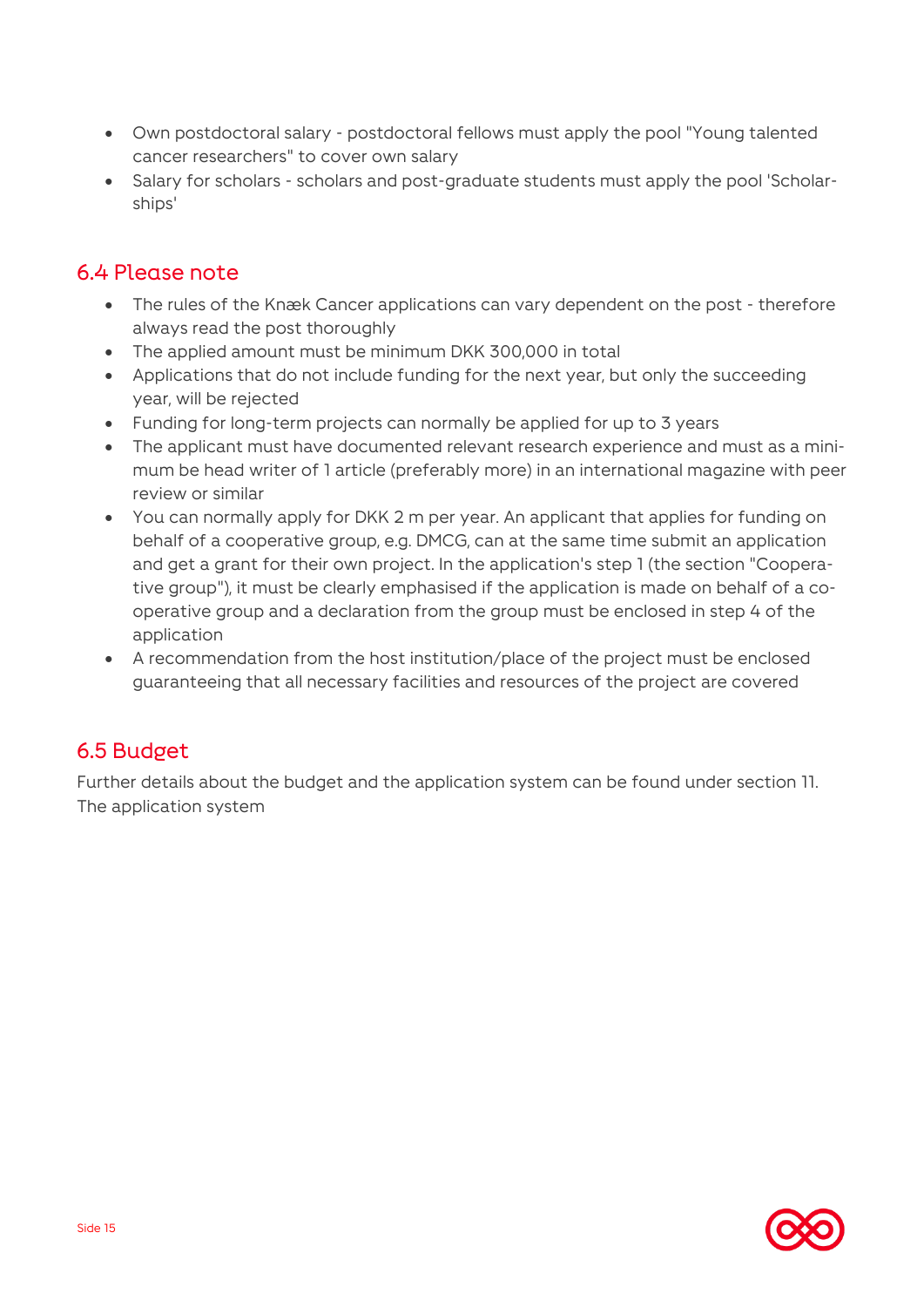# <span id="page-15-0"></span>7. Stays abroad exceeding one month - without salary

| Application deadline:         | 17 May and 13 October 2022 at 15:00                                                                                                     |  |
|-------------------------------|-----------------------------------------------------------------------------------------------------------------------------------------|--|
| Signature page:               | Must be emailed to forskningsbevilling@cancer.dk                                                                                        |  |
|                               | Application round/form: Stays abroad exceeding 1 month                                                                                  |  |
|                               | Assessment committee: A committee consisting of members<br>from both KBVU-BK and KBVU-MS                                                |  |
| Notification:<br>respectively | Expected end June and end November,                                                                                                     |  |
| Funding start date:           | At the earliest, a grant can be used from 1 July and 1 December, re<br>spectively, when the application notification has been received. |  |

### 7.1 Purpose

The Danish Cancer Society wants to support young Danish researchers/scientists such as PhD students, postdoctoral fellows, lecturers and junior doctors in training who travel abroad to conduct an independent cancer research project and to obtain knowledge and experience in an international research environment and who have already received funding for his/her salary

### 7.2 You can apply for

- Travel costs
- Freight costs
- Health insurance
- Extra costs of stay and residence
- Establishment of stay exceeding 3 months

### 7.3 You cannot apply for

- Salary
- Running costs in relation to the research stay abroad
- Trips initiated before the application deadline
- Childcare, per diems or local transportation during the stay abroad
- Expenses for supervision and courses in connection with PhD studies
- Trips for supplementary training exempted from the rule is supplementary training with a dedicated scientific and development scope - such as new cancer therapeutics

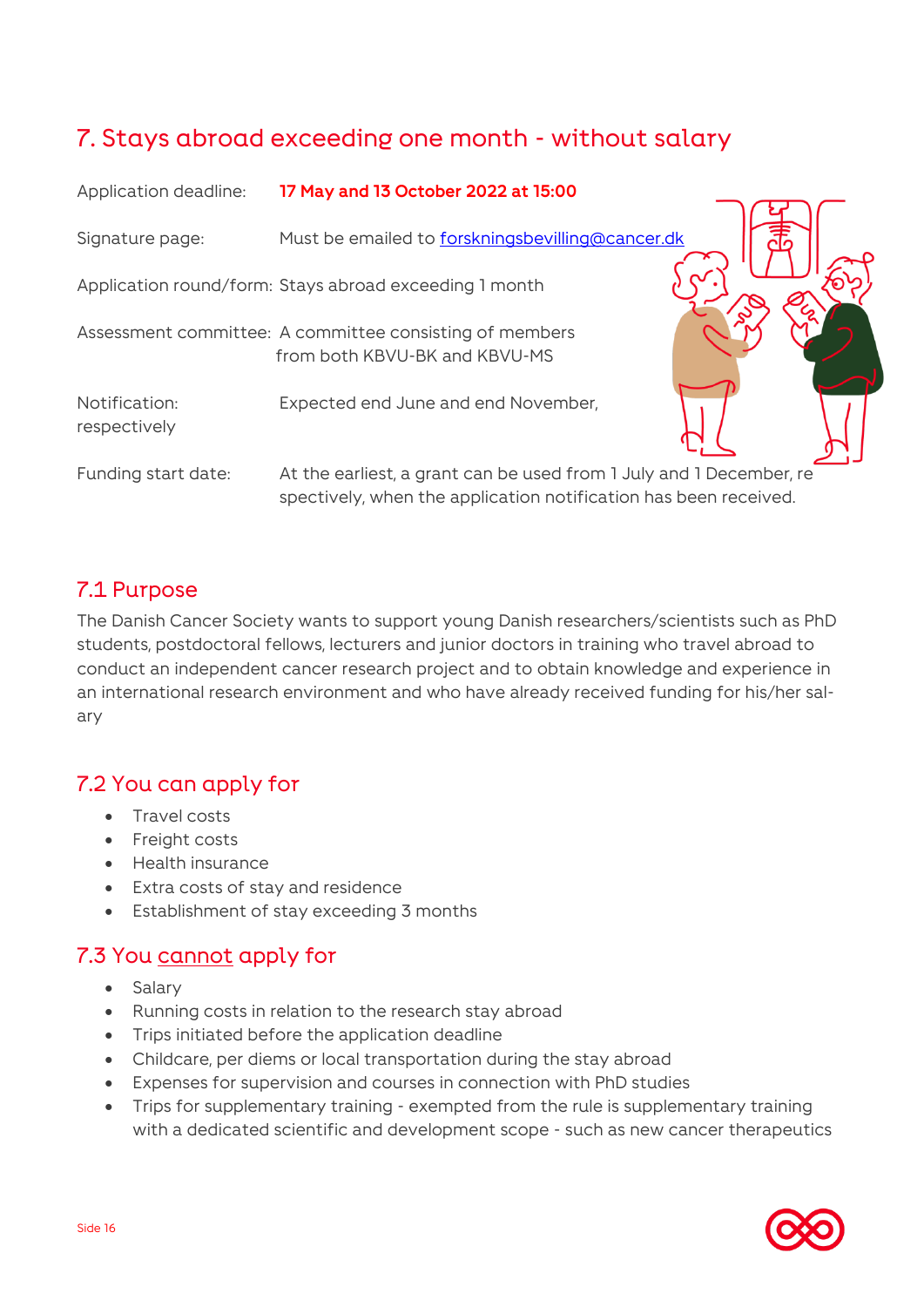or diagnostic methods connected with an ongoing research project. Technical supplementary training of non-scientific staff - for example, training in new techniques and use of new advanced equipment - this must be applied for as project support in connection with a project application.

### 7.4 Please note

- Statement/invitation from the host institution abroad must be uploaded (step 2)
- Statement from the supervisor must be uploaded (step 2)
- To inform about provider obligations, if any, in the budget
- Typically, the grant is allocated for a specific travel grant covering travel costs up to a maximum of 3 years
- You can maximum apply for one trip per year

### 7.5 Budget

An estimate of incomes and expenses concerning the stay abroad must be stated. The funding will be set by taking into account the duration of stay and potential funding from other sources for the same purpose.

### Travel costs

The cheapest way of public transportation is granted for the journey. When the stay exceeds 6 months, the grant also covers family members' travel costs (spouse/cohabitee and children please see definition of provider obligations page 12). If the family does not travel with the fellow, an extra homeward journey is covered.

### Freight costs

Reasonable costs for transportation of household effects are covered. Transportation of furniture, cars and similar large objects cannot be covered.

#### Travel insurance

It is recommended to take out travel insurance, and the Danish Cancer Society will cover reasonable costs for this travel insurance.

#### Extra costs for stay and accommodation as well as the start-up costs

Extra costs for stay and accommodation will be covered. Besides this, it is possible to apply for start-up costs as a lump sum of DKK 12,000 when the stay exceeds 3 months.

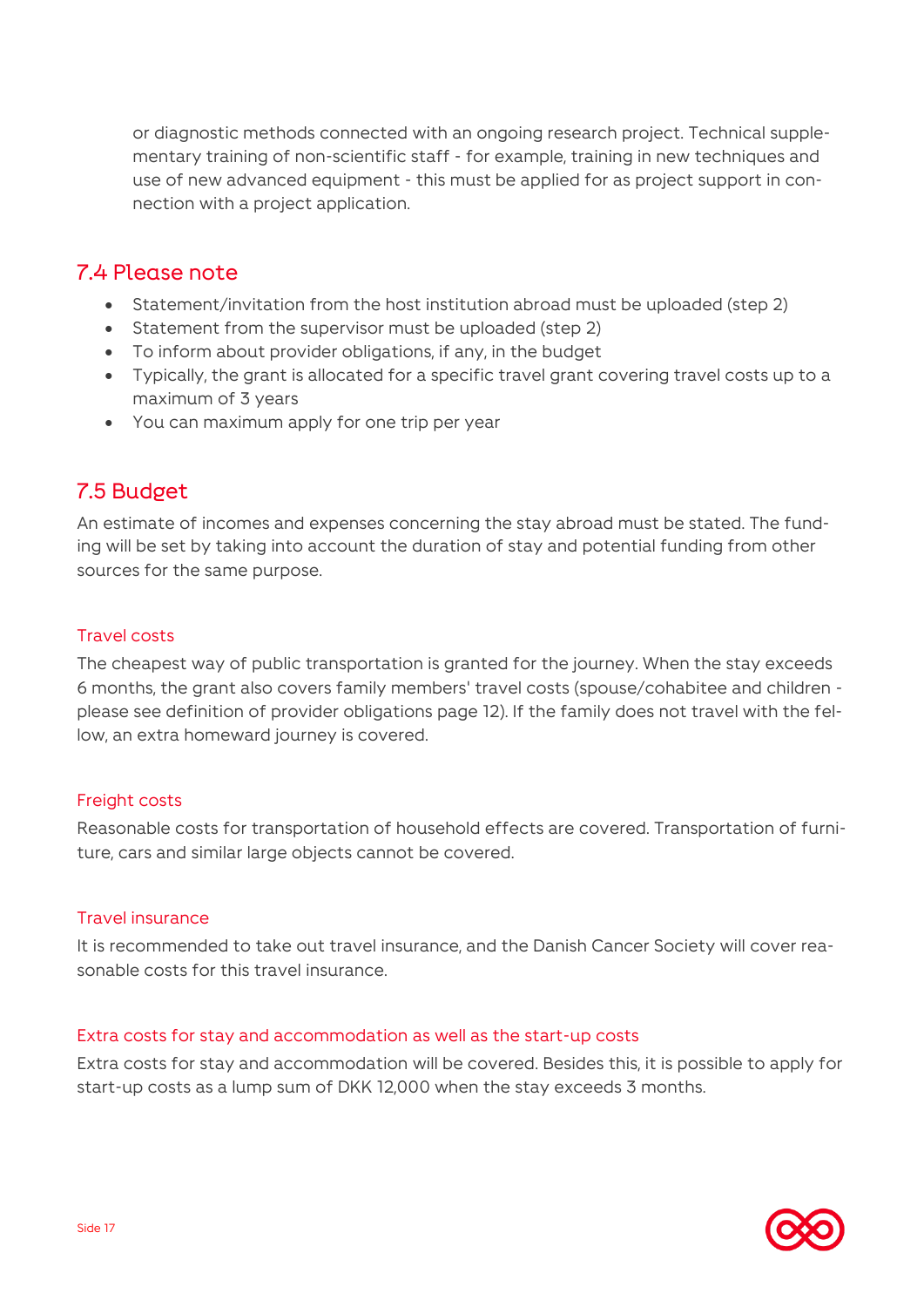### Rates

Г

Extra costs for stay and accommodation will be covered by a maximum of the below following rates

| USA, Canada, Australia, New Zealand and Japan                                                             |                                                                                          |  |
|-----------------------------------------------------------------------------------------------------------|------------------------------------------------------------------------------------------|--|
| Single:                                                                                                   | DKK 8,000 per month + DKK 12,000 for start-up costs (when the stay exceeds 3<br>months)  |  |
| Provider:                                                                                                 | DKK 10,000 per month + DKK 12.000 for start-up costs (when the stay exceeds<br>3 months) |  |
| <b>Western Europe</b>                                                                                     |                                                                                          |  |
| Single:                                                                                                   | DKK 6,000 per month + DKK 12,000 for start-up costs (when the stay exceeds 3             |  |
|                                                                                                           | months)                                                                                  |  |
| Provider:                                                                                                 | DKK 8,000 per month + DKK 12,000 for start-up costs (when the stay exceeds 3<br>months)  |  |
| <b>Other countries</b><br>Will be set on an ad hoc basis. The applicant must give a well-founded proposal |                                                                                          |  |
|                                                                                                           |                                                                                          |  |

A provider is a person who

- Is married, or
- Has dependent children under the age of 18, or
- Has lived with someone as a spouse or similar, and has had the same address for at least 12 preceding months

Two persons, eligible for funding, with a communal address and housekeeping, can as a maximum get funding equivalent to one person with provider status from the Danish Cancer Society as well as other sources (Danish or foreign).

Information about provider status must be stated in the application; otherwise, a potential grant will be calculated as per the singles' rate.

Further details regarding the budget and application system can be found under item **11. The** [application system.](#page-25-0)

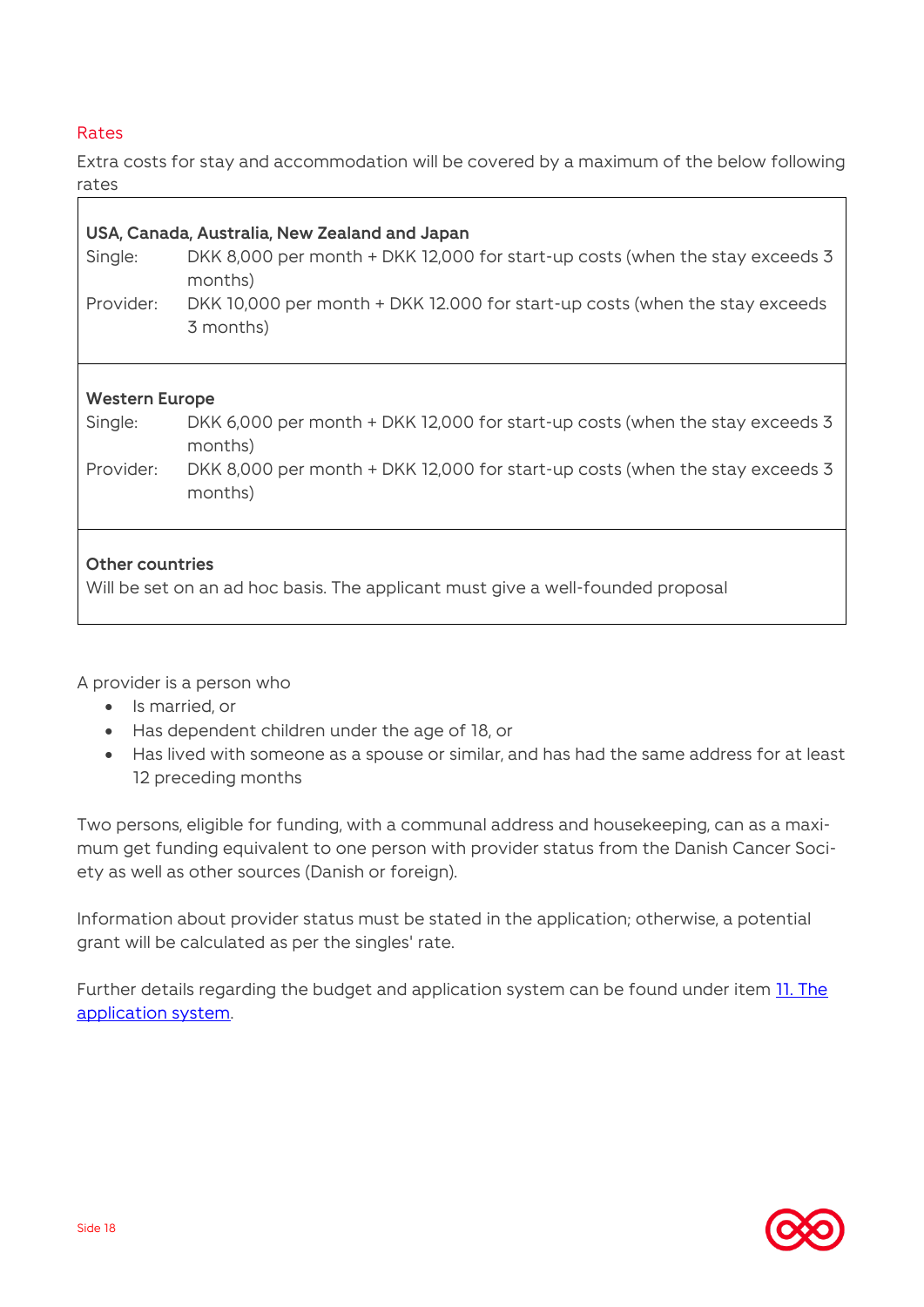# <span id="page-18-0"></span>8. Stays abroad less than 1 month - without salary

| Application deadline: | 17 May and 13 October 2022 at 15:00                                                                                                                                                                                   |  |
|-----------------------|-----------------------------------------------------------------------------------------------------------------------------------------------------------------------------------------------------------------------|--|
| Signature page:       | Must be emailed to forskningsbevilling@cancer.dk                                                                                                                                                                      |  |
|                       | Application round/form: Stays abroad less than 1 month                                                                                                                                                                |  |
|                       | Assessment committee: A committee consisting of members<br>from both KBVU-BK and KBVU-MS                                                                                                                              |  |
| Notification:         | End June and November                                                                                                                                                                                                 |  |
| Funding start date:   | The travel can be made from the date of submission of the<br>application. However, please be aware that the notification about a<br>possible grant will not be given until respectively end-July and end-<br>November |  |

### 8.1 Purpose

The Danish Cancer Society wants to support younger researchers, such as PhD students, postdoctoral fellows, lecturers and younger doctors in training, who travel on short-term stays abroad to attend a meeting or a conference.

### 8.2 You can apply for

- Stays abroad up to 1 month's duration in connection with a short-term trip to visit collaborators as well as attendance in meetings and conferences, where you present your research results by way of lectures or posters
- Trips in Europe up to a maximum of DKK 12,000
- Trips overseas up to a maximum of DKK 20,000

### 8.3 You cannot apply for

- Expenses defrayed before the date of application
- Expenses for supervision and courses in connection with PhD studies
- Trips for supplementary training exempted from this rule is supplementary training with a dedicated scientific and development scope - such as new cancer therapeutics or diagnostic methods connected with an ongoing research project. Technical supplementary training of non-scientific staff - for example, training in new techniques and

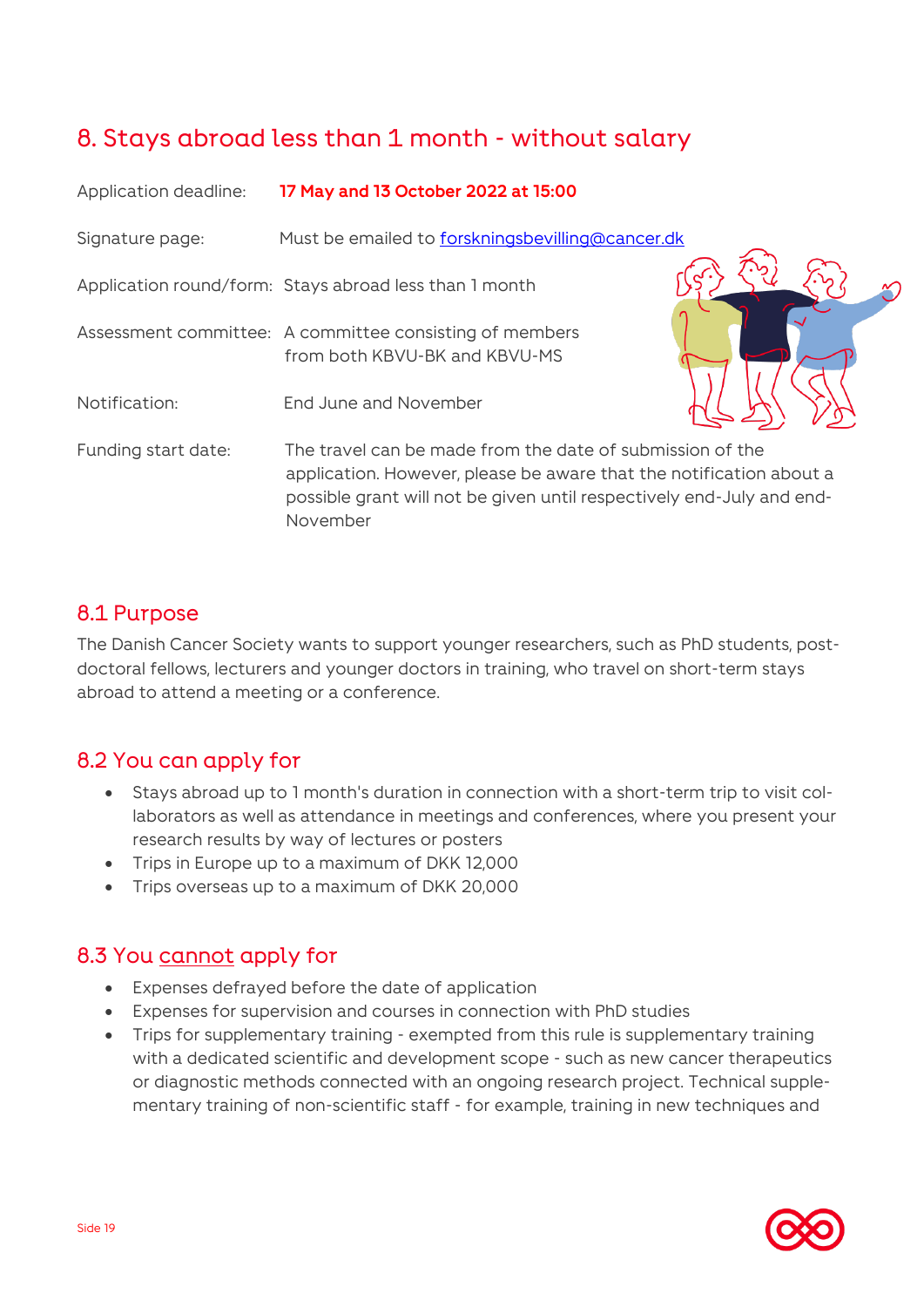use of new advanced equipment - this must be applied for as project support in connection with a project application

### 8.4 Please note

- You can maximum apply for one trip per year
- The application form and all attachments must be completed in English
- When applying for a meeting or conference attendance where you present your research results by way of lectures or poster, the abstract (in English) must be uploaded in step 2
- A recommendation from the main supervisor/head of department (max. 1 A4 page) must be uploaded in step 2
- If you apply for a study stay or a trip to a collaborator, you must upload an invitation from the host institution and a recommendation from the main supervisor in step 2
- You must inform the Danish Cancer Society if you receive funding from other sources. If second funding exists, a potential grant from the Danish Cancer Society will be reduced accordingly
- When applying, it is not necessary to have approval that the abstract is accepted for presentation by way of lectures or posters, as the approval can be sent at a later date. If the acceptance is not available at the time of assessment, a grant can be given provided that acceptance is granted subsequently
- If you apply for specific budget items from other sources, you must specify that source in step 3 under 'Details'
- If several persons from a group of collaborating researchers apply for support to attend the same conference, usually only one researcher can obtain support for attendance
- Students, persons with no candidate degree, lecturers, chief physicians, professors and researchers, who work at a research institute abroad at the time of travelling, cannot apply

### 8.5 Budget

### Travel costs

As grants for travelling is only awarded within a limited frame, the **cheapest** transport possibilities must be used such as train or **cheap flight fares** to the utmost extent. Support for more expensive forms of stays abroad cannot be expected unless there are particular reasons which should be stated in the application. **Therefore it is essential that travelling is planned well in advance**. If it appears, after a possible grant has been awarded, it is necessary to use a different form of transport than the one stated in the application, the Danish Cancer Society must approve this **before** travelling.

Original tickets, receipts for transport to and from the airport, invoices etc. must be attached as documentation when submitting the financial report to the Funding Section.

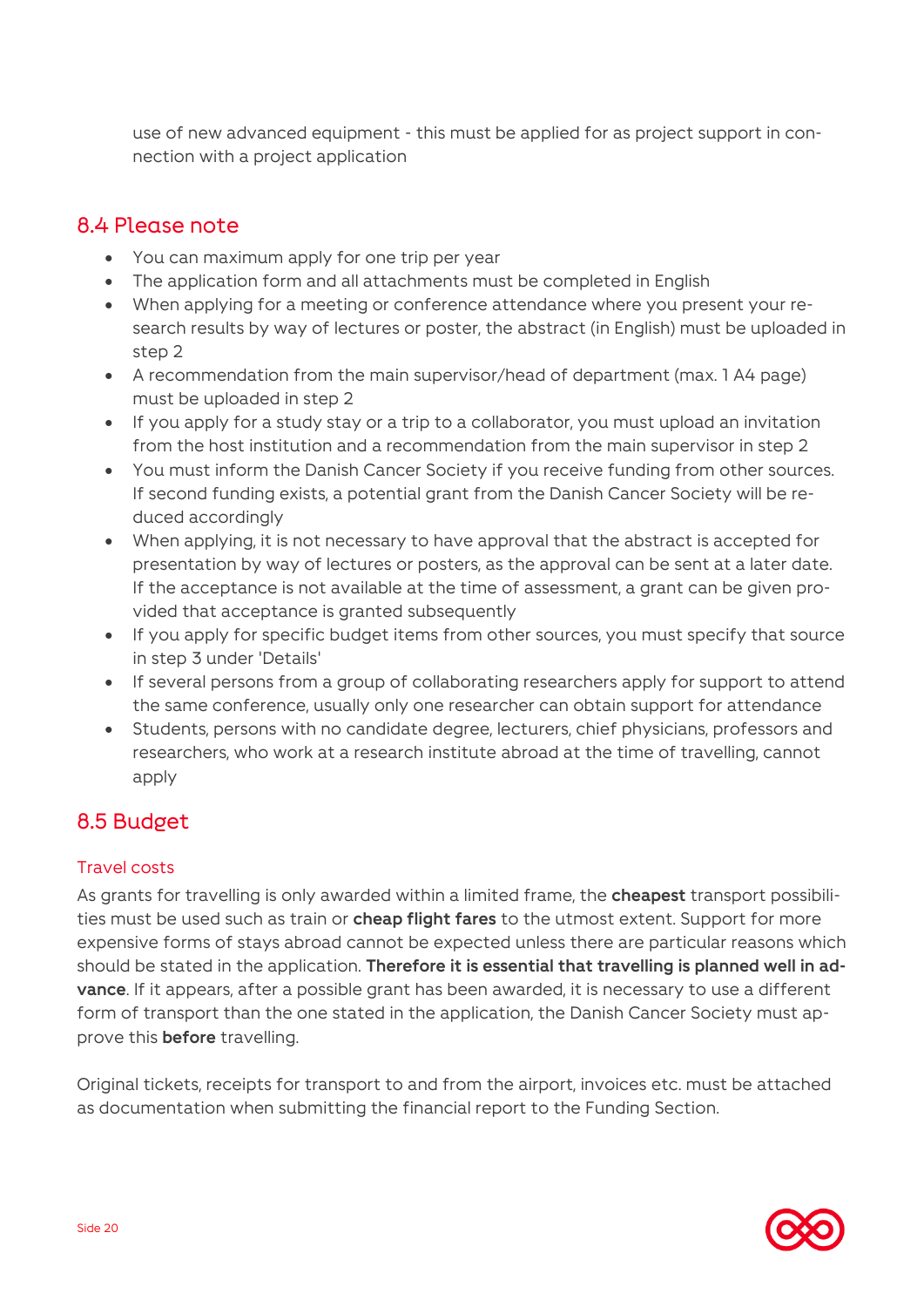The daily allowance covers local transport at the destination (see below) and therefore no documentation is needed.

### Conference fees

- It must be stated to what extent the fee covers ordinary meals. The part of the fee, which concerns large social arrangements, are not covered
- Original receipts as well as the registration form, specifying what the fee covers, must be attached as documentation when submitting the financial report to the Funding Section

### Accommodation costs

- At a maximum, it is granted corresponding to the circular from the Ministry of Finance regarding compensation in the form of daily allowance during official journeys abroad
	- o Read more on [www.medst.dk](http://www.medst.dk/) under 'cirkulære om Tjenesterejser' <https://pav.medst.dk/tjenesterejser/>
- Daily allowances are calculated on an hourly basis at 1/24 of the current country rate of destination. The rate is also valid for travelling hours in Denmark.
- Travel time with means of transport, in which expenses for meals are included in the ticket price, are not included when calculating the daily allowance. If the trip includes more than one country, the rate of the country in question is used when the trip to the new country begins.
- If expenses for meals are covered in advance (e.g. through fees or in connection with overnight stays), the daily allowance is reduced to 25%. The remaining expenses connected with the stay must be covered by the daily allowances, including local transport etc. If only certain meals are included, the daily allowance is reduced accordingly; breakfast is calculated at 15%, lunch at 30% and dinner at 30%.
- Hotel expenses are refunded according to the maximum of the circular of the Ministry of Finance. Original hotel receipt must be attached when submitting the financial report the Funding Section.

Further details regarding the budget and application system can be found under item [11. Appli](#page-25-0)[cation system](#page-25-0)

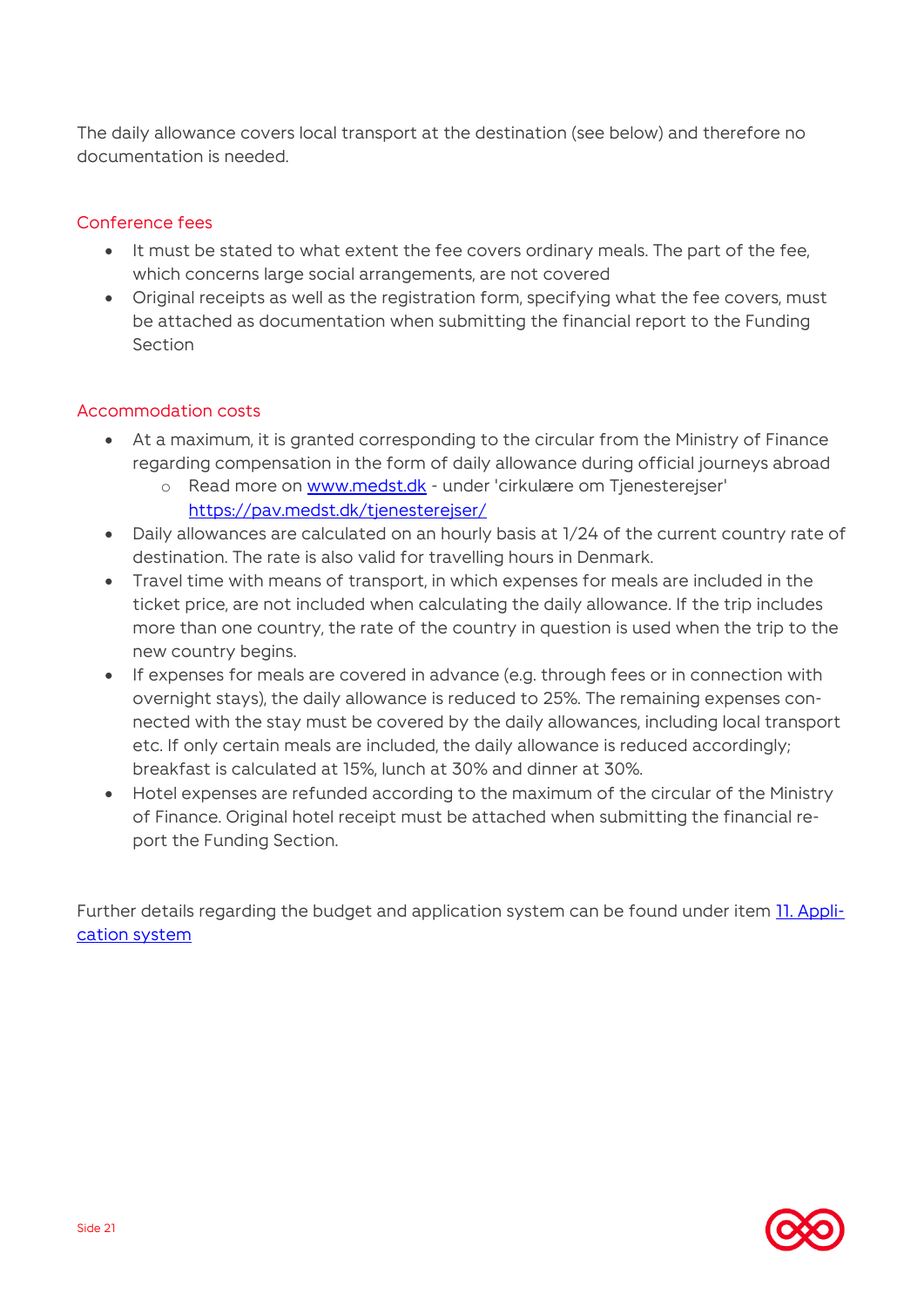# <span id="page-21-0"></span>9. Scholarships

| Application deadline:               | 17 May and 13 October 2022 at 15:00                                                                                                                                 |  |
|-------------------------------------|---------------------------------------------------------------------------------------------------------------------------------------------------------------------|--|
| Signature page:                     | Must be emailed to forskningsbevilling@cancer.dk                                                                                                                    |  |
| Application round/form: Scholarship |                                                                                                                                                                     |  |
|                                     | Assessment committee: A committee consisting of members<br>from both KBVU-BK and KBVU-MS                                                                            |  |
| Notification:                       | End June and November<br>Rejections will not be reasoned                                                                                                            |  |
| Funding start date:                 | At the earliest, a grant can be used from 1 July and 1 December, re<br>spectively, when the application notification has been received.Appli-<br>cation round/form: |  |

### 9.1 Purpose

The Danish Cancer Society wants to support young students who want a career as cancer researcher. Students can apply for support to conduct a cancer research project full-time for a period, which will prolong the study time beyond the stipulated time. It is expected that the project will go beyond what is normally required of a thesis.

### 9.2 You can apply for

• Scholarship (fixed frame of DKK 10,000 per month) for up to 12 months

### 9.3 You cannot apply for

• Running costs

### 9.4 Please note

- A scholarship is personal and **must** be applied for by the student
- Typically science speciality students must have worked at least 4-6 months on the project before the scholarship period (the bachelor project period does not count). However, this is not mandatory for medical students accepted at a pre-graduate research institution
- A PhD student attending a training course and persons with a candidate degree **cannot** apply for a scholarship

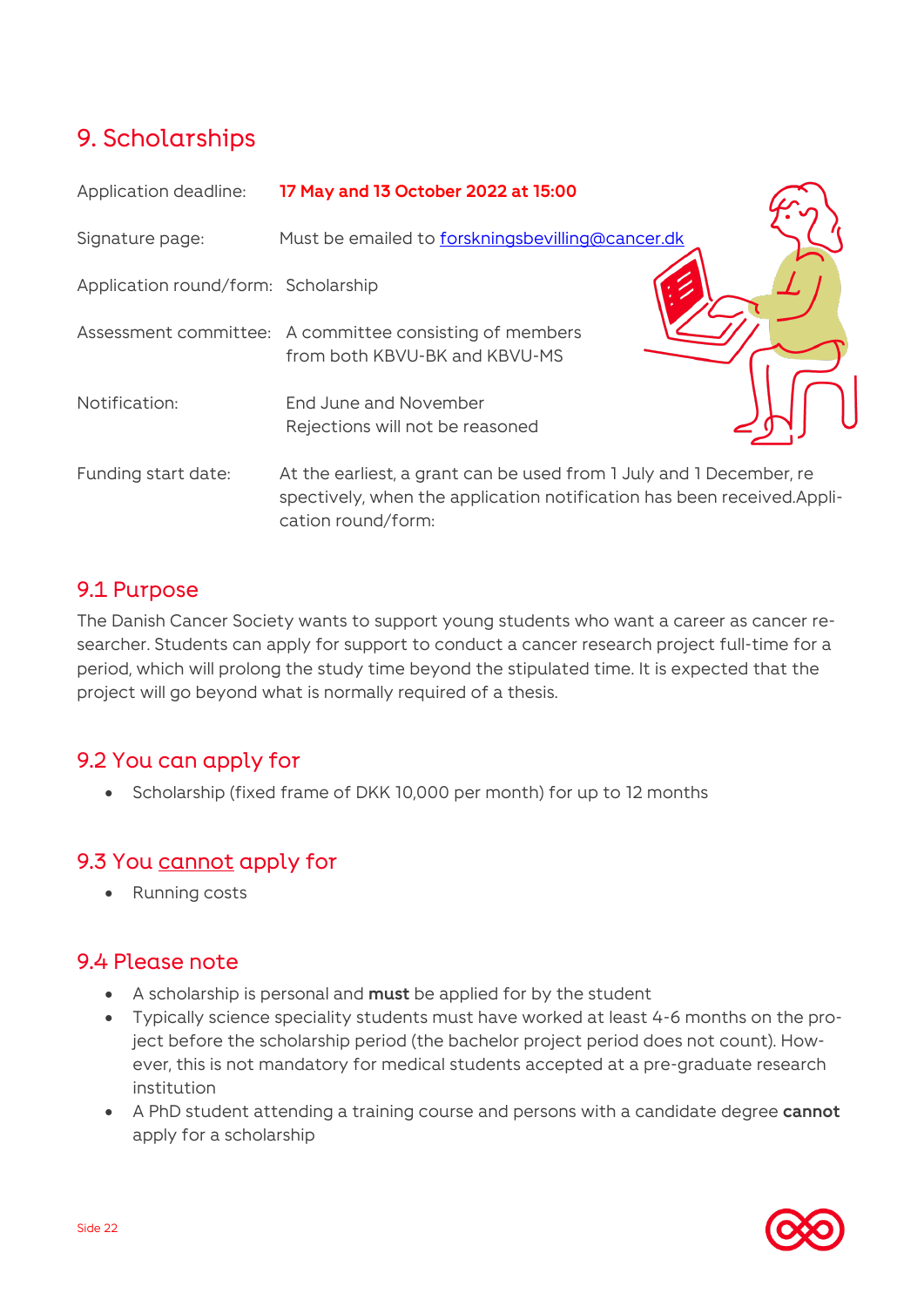- The application **must** be completed in English
- It must be confirmed that the applicant will get qualified study guidance at the place where the project is conducted. Therefore the following **must** be uploaded
	- o A declaration from the workplace that they will host the project and put the necessary means at the disposal
	- o A recommendation from the main supervisor of max. one A4 page. The recommendation must include a confirmation that the applicant will prolong the time of study beyond the stipulated time, which is prerequisite for a grant
- A grade transcript from the university **must** be uploaded. **Cpr number must not appear from the uploaded transcripts**
- It is expected that the project can be finalised within the scholarship period
- You are not allowed to receive SU at the same time as you have a scholarship
- The scholarship is paid out by the workplace and is not entitled to holiday pay.
- The scholarship is reported to SKAT but without deduction of 'AM-bidrag' (Labour Market Contribution) and 'ATP' (Danish Labour Market Supplementary Pension)

### 9.5 Budget

It Is not necessary to submit a budget with the scholarship application.

### 9.6 Project description

The applicant in person must write the project description, and the oncological or psychosocial relevance must be stated. Besides this, the project description must include:

- Information about the practicalities of the completion of the project
- Information about how long the applicant has been working on the project
- A status report of the project

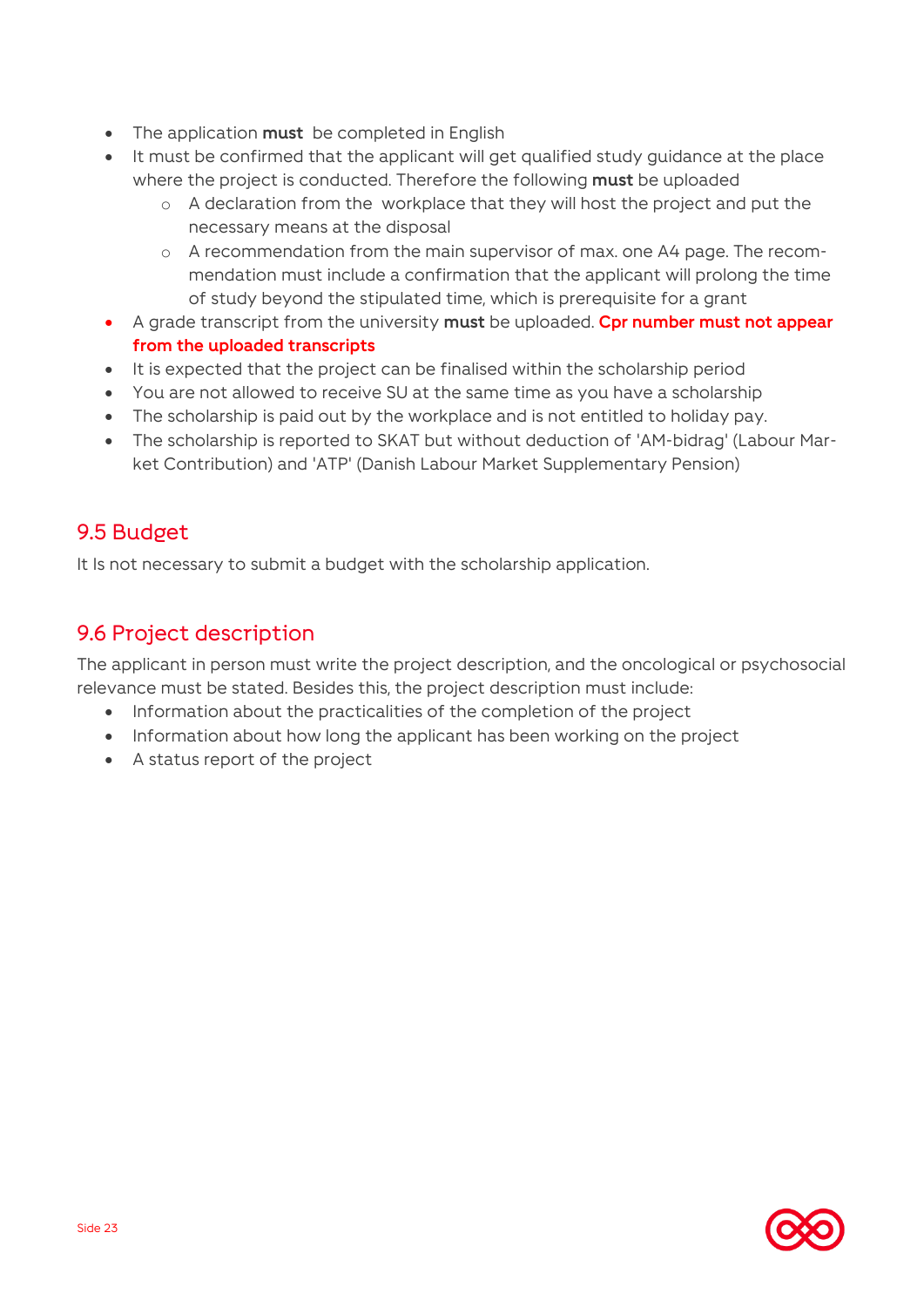# <span id="page-23-0"></span>10. The Danish Cancer Society's Junior Researcher Awards

### Deadline for nomination: **1 March 2022 at 15:00**



The award is granted for research-related costs, for example:

- Travel costs in connection with conferences, courses and meetings with collaborators
- Purchase of research-related computer
- Laboratory equipment
- Materials

### 10.1 Purpose

Each year, the Danish Cancer Society allocates two Junior Researcher Awards to support talented young researchers who have made an excellent contribution to Danish cancer research. The award is allocated to young researchers who have shown an extraordinary research effort or have obtained results of significant international breakthroughs and awareness.

Two awards are allocated, one within basic, biological and epidemiological cancer research, the other within clinical cancer research.

The award is DKK 100,000 and will be presented at the Danish Cancer Research Days arranged by DCCC and DMCG. The award can be used from 1 September 2021.

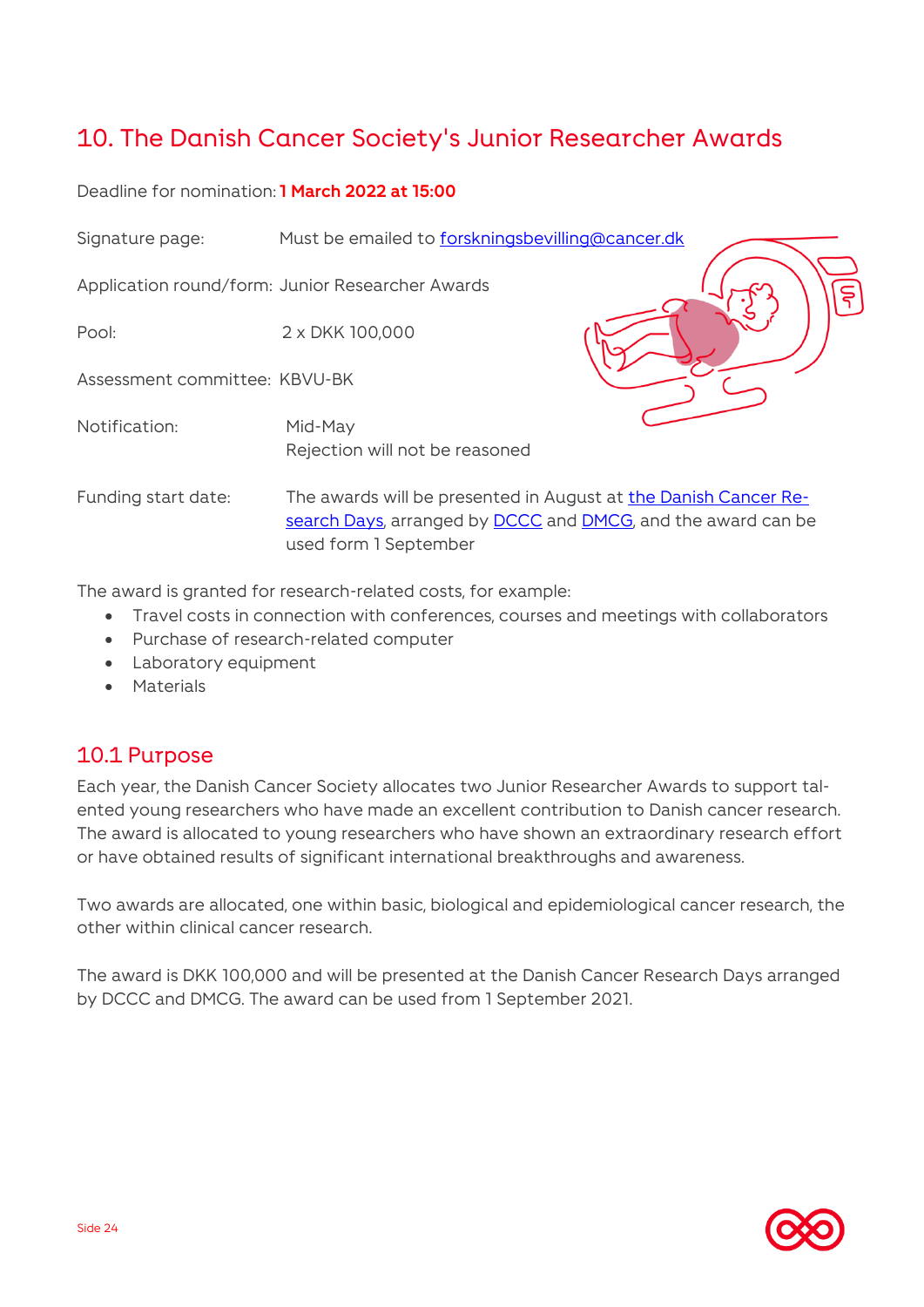### 10.2 Nomination of a candidate for a Junior Researcher Award

Research directors and supervisors can nominate qualified candidates for the two Junior Researcher Awards.

- By nomination deadline, the candidate must be under the age of 40
- The nomination must be in English and include:
	- o Motivation
	- o Description of the candidate's research effort and it's cancer relevance. It must be clearly described what defines the candidate's extraordinary efforts and results. By nomination of a student, the research, which stands out from standard practice, must be described
	- o Short CV including a list of publications
- The nomination must be made and submitted via the application system

Further details regarding the budget and application system can be found under item **11. Appli**[cation system](#page-25-0)

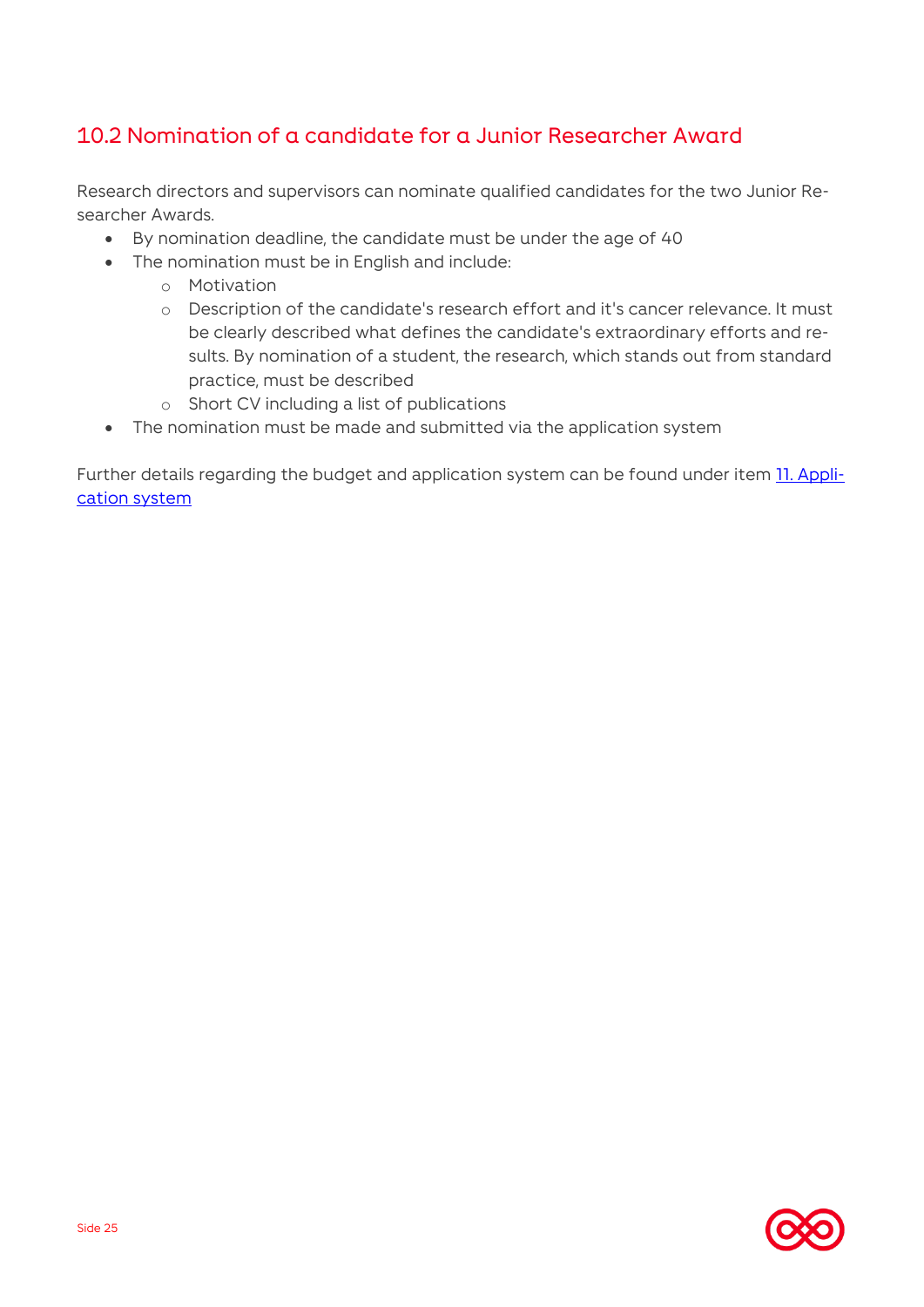# <span id="page-25-0"></span>11. The application system

Access to the application and reporting system is available via the Danish Cancer Society's homepage: [www.cancer.dk/ansoegning.](http://www.cancer.dk/ansoegning)

Until the application deadline, you can edit the application on an ongoing basis until you choose to submit. Corrections and updates can be made via the page 'Overview' by pressing 'Edit.'

Remember to save every time new information or corrections are entered before leaving each step: **Press 'Save changes', which can be found both at the top and bottom of each step.**

In each step, you can see the mandatory fields, which have not been completed, partly by the red/green square in the heading and by the missing fields being marked red in the left margin. All mandatory fields must be completed before you can submit the application.

A minimum or maximum of characters are stated in several fields; if not respected, it is not possible to submit the application.

Please note that Word and the application form do not count the characters in the same way. All characters and spaces are included in the application form, whereas Word does not count 'enter'/'return'.

### 10.1 The application form

The application forms for the several funding areas and types of application can differ in layout and number of steps. In the following paragraphs, the application form will be described in general terms and primarily focus on applications about project costs, postdoctoral fellowships, stays abroad exceeding 1 month etc. Still, the information can also be used in other types of applications.

The application form is divided into 6 steps: **Step 1-4** concerns the actual application **Step 5** offers the possibility to see the whole application and print a PDF **Step 6** is used to submit the final application

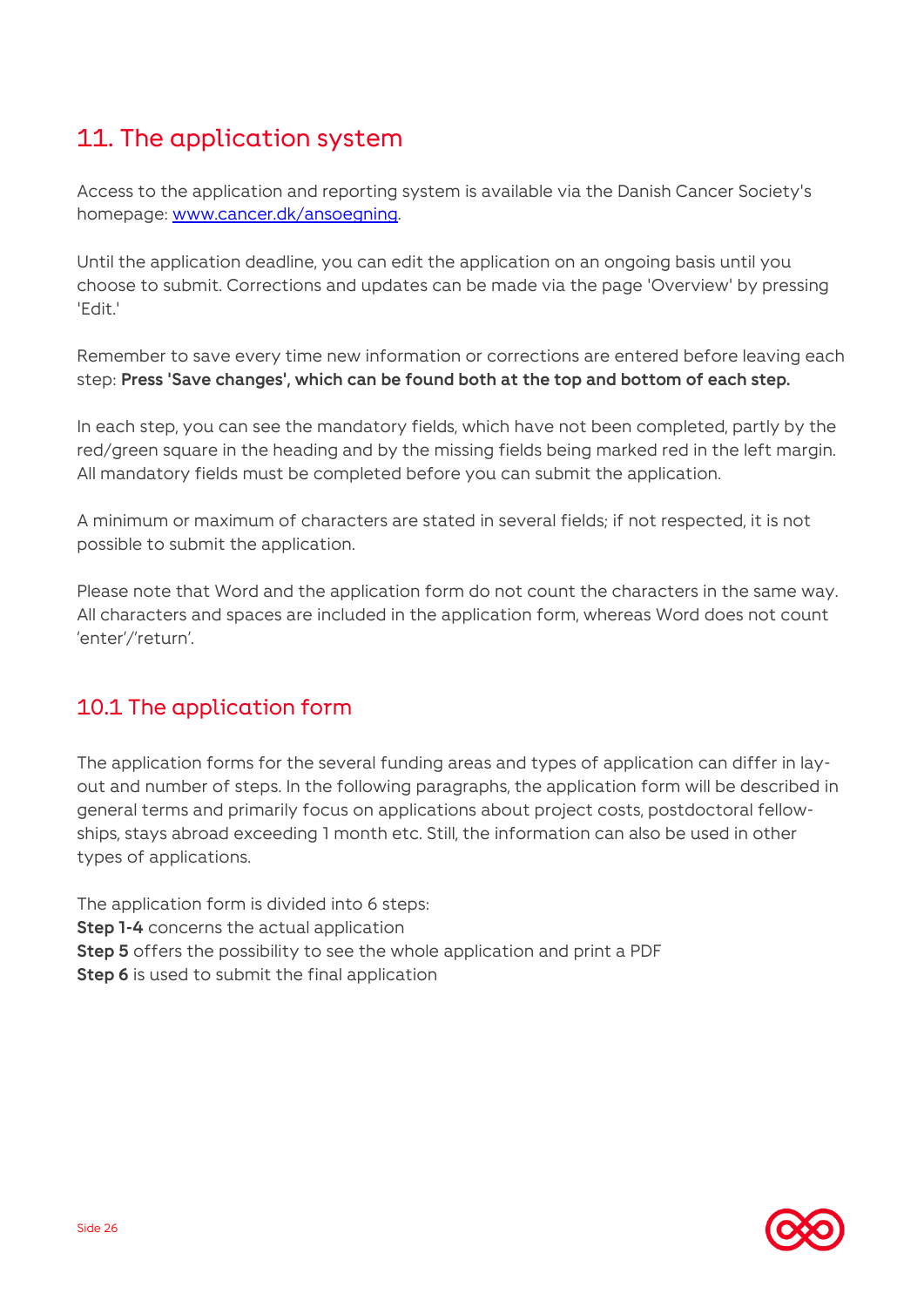### Step 1 - Personal information

**Only one profile per person is allowed, and once the application is completed, it is not permitted to change profile. In such cases, a new application must be made in the right applicant's name.**

The personal data are used for quick and secure identification of the application and communication with the applicant. The data may be reused and updated later.

Examples of Danish positions are reservelæge (senior registrar), oversygeplejerske (head nurse), professor, postdoc etc.

Examples of Danish basic educations are cand.med. (MD), cand.scient. (M.Sc.), cand.polyt. (M.Eng.), sygeplejerske (nurse) etc.

Applicants, who have obtained project funding from the Danish Cancer Society within the last five years, must in step 1 provide information about previous grants from the Danish Cancer Society. Besides this, you must submit a status report and information about the latest funded project's publications, irrespective of whether you apply for the same or a different project.

#### Step 2 - Project information

At the top of Step 2, tick off to confirm having read and agreed to follow 'the Danish Cancer Society's ethical guidelines' - [www.cancer.dk/etiske-retningslinjer](http://www.cancer.dk/etiske-retningslinjer) and 'The Danish code of conduct for research integrity' - [www.cancer.dk/thedanishcodeofconduct.](http://www.cancer.dk/thedanishcodeofconduct)

The project title will, among others, be used in connection with the announcement of a possible grant.

#### **Collaborators**

National and international collaborators can strengthen your application, and it Is **prerequisite for your application that the following collaborators are set up:**

- Supervisors, when applying for a postdoctoral fellowship
- Named scientific assistants and postdoctoral fellows when applying for salary (a short CV and a list of publications must be uploaded)
- External collaborators who contribute substantially to the project, by project applications
- Guest researchers (a short CV and list of publications must be uploaded)

Collaborators, who are set up, will automatically get an e-mail to confirm that they agree on being a collaborator on the project. The confirmation is done by clicking the link in the received e-mail. If collaborators do not receive an e-mail, it might have been caught in a spam

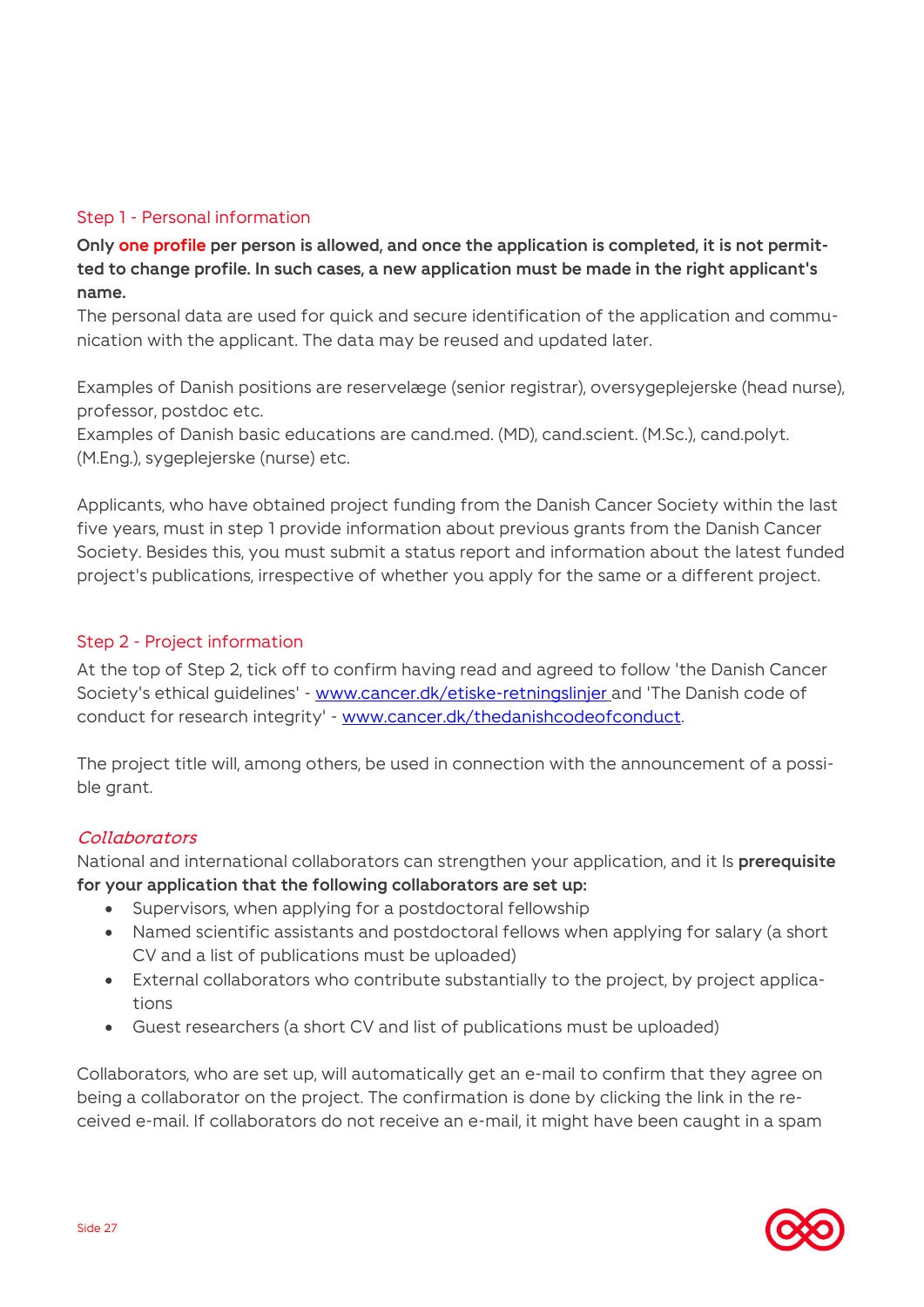filter. If this is the case, they can be deleted and set up again with an alternative e-mail address. The applicant may also request the collaborator to send an e-mail to [forskningsbe](mailto:forskningsbevilling@cancer.dk)[villing@cancer.dk](mailto:forskningsbevilling@cancer.dk) stating the approval as a collaborator on the specific project.

#### Management approval

The manager in charge of research and with budget responsibilities of the institution, where the project is to take place, must be set up for digital management approval of the application. If the applicant is head of the institution, another executive on the same or higher level than the applicant must do the digital management approval.

### **Before the digital management approval, as much as possible must be completed and saved, e.g. the project title, project description and short project description.**

The management approval is done by clicking the link in the received e-mail. If the executive **does not** receive an e-mail, it might have been caught in a spam filter. If this is the case, the executive can be deleted and set up again with an alternative e-mail address. The applicant may also request the executive to send an e-mail to [forskningsbevilling@cancer.dk](mailto:forskningsbevilling@cancer.dk) stating that the project can be conducted at the institution in question.

Statement from the host institution (max. 1 A4 page) can be uploaded in step 2.

#### Project description

The project description **must** be written in **English**.

If the project description has been prepared in Word, the text can be copied into the application form. Any pictures and figures can be attached in the application's step 4 as jpg-files.

### Formatting text in the application form

To make *italic text*, mark the text with  $\le$  > at the beginning of the sentence and  $\le$  /i> at the end. To make **bold text**, mark the text with <br >> at the beginning and </b> at the end.

It is possible to check the final formatting in the application's step 5.

### The project description must include

When applying for project support for the pool 'Young talented cancer researchers', postdoctoral fellowships, and stays abroad exceeding 1 month, the project description **must** Include

- Information about the purpose of the project (research question)
- Information about the preliminary studies that underlie the research plan
- Research plan, including methods and timeline
- Statistical considerations, including strength calculations, also regarding animal research
- The practicability of the project (workplace, resources, etc.)
- Information about to what extent the project will have an impact on the patients' cancer course

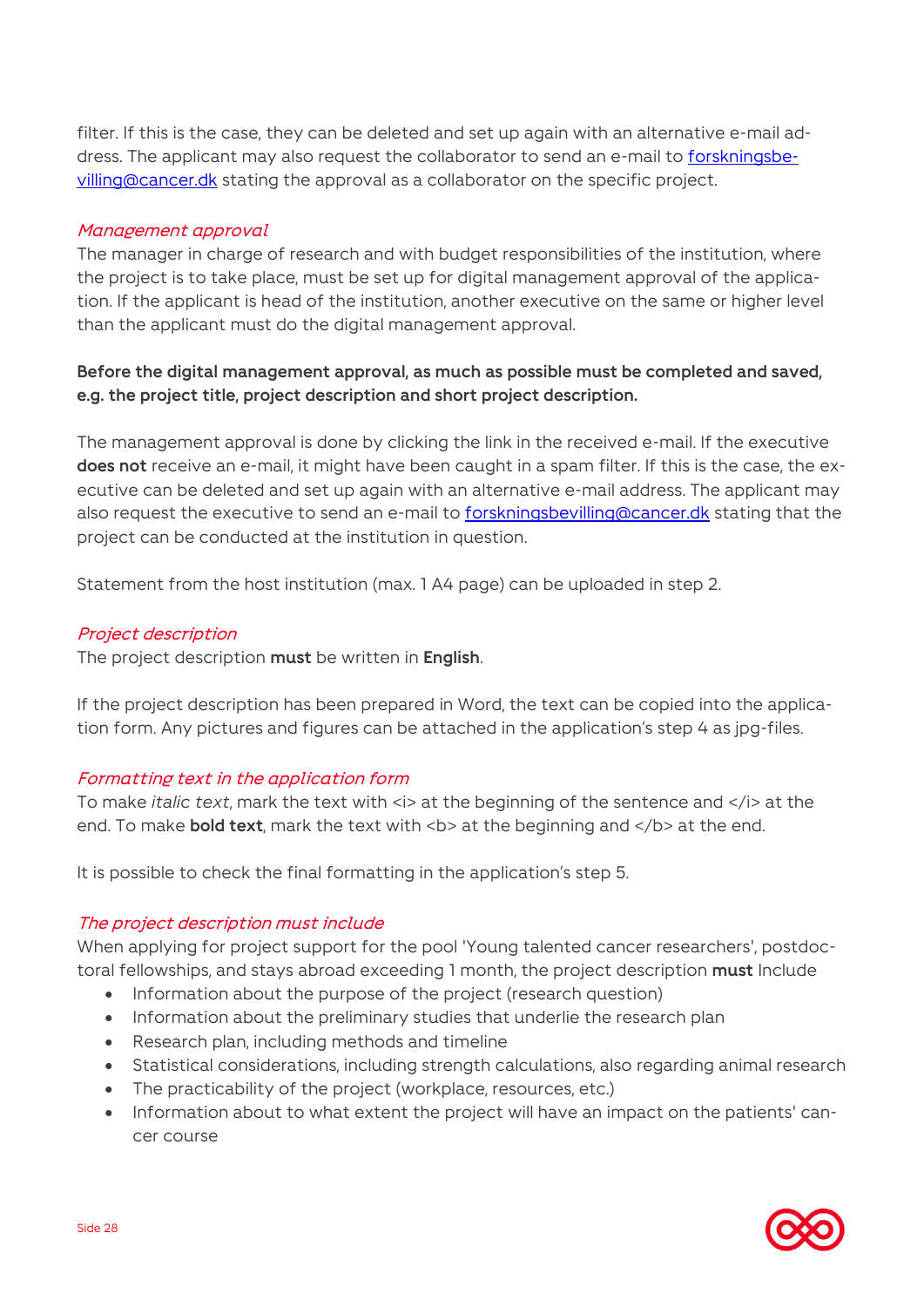- Description of, which clinical perspectives that are related to the project, and how project results can be widely/systematically implemented for the benefit of the patient in the clinic
- Information about the applicant's knowledge of, or contact with, researchers working on the same or similar type of project in Denmark or abroad as well as an assessment of the project's significance internationally
- A statement on whether the project is subject to ethical restraints. If this is the case, it must be justified how the necessary measures of the project have been or will be met (e.g., by recombinant experiments, animal experiments or clinical trials)

#### **In separate fields:**

- A description of potential patient involvement in the project from preliminary preparation to implementation of the project. If it is estimated that patient participation is not possible or suitable, this should be explicitly stated in the project description
- A description of the cancer relevance

Besides the project description, three questions must be answered, and a Danish layman abstract must be made clarifying how the project contributes to the cancer cause. This should be done for the patient representatives of the Danish Cancer Society's research committees and the Danish Cancer Society's work regarding campaigns and information. The response should be precise and easily read.

### Step 3 – Budget and CV

### **Budget**

The first year in the budget = first potential funding year. Former project years, if any, can be stated in 'Detailed budget information'.

### **The budget must be written in English.**

The budget consists of a number of budget items (step 3A) which will be accumulated into a budget overview. Budget items must be allocated to the actual project year(s) for which the funding is applied from the Danish Cancer Society. It must be indicated if you have applied for or been granted funding to the project from other sources. All amounts must be in Danish kroner and please state the year the cost relates to in the field 'Details'. Furthermore, if there are particular circumstances concerning a budget item, these can also be stated in the 'Details on funding' or 'Detailed budget information' field. If the project is broken down into subprojects with separate budgets, this should also be mentioned here.

### **Applied funds must cover price and salary increases for the entire grant period as a potential grant cannot be overspend.**

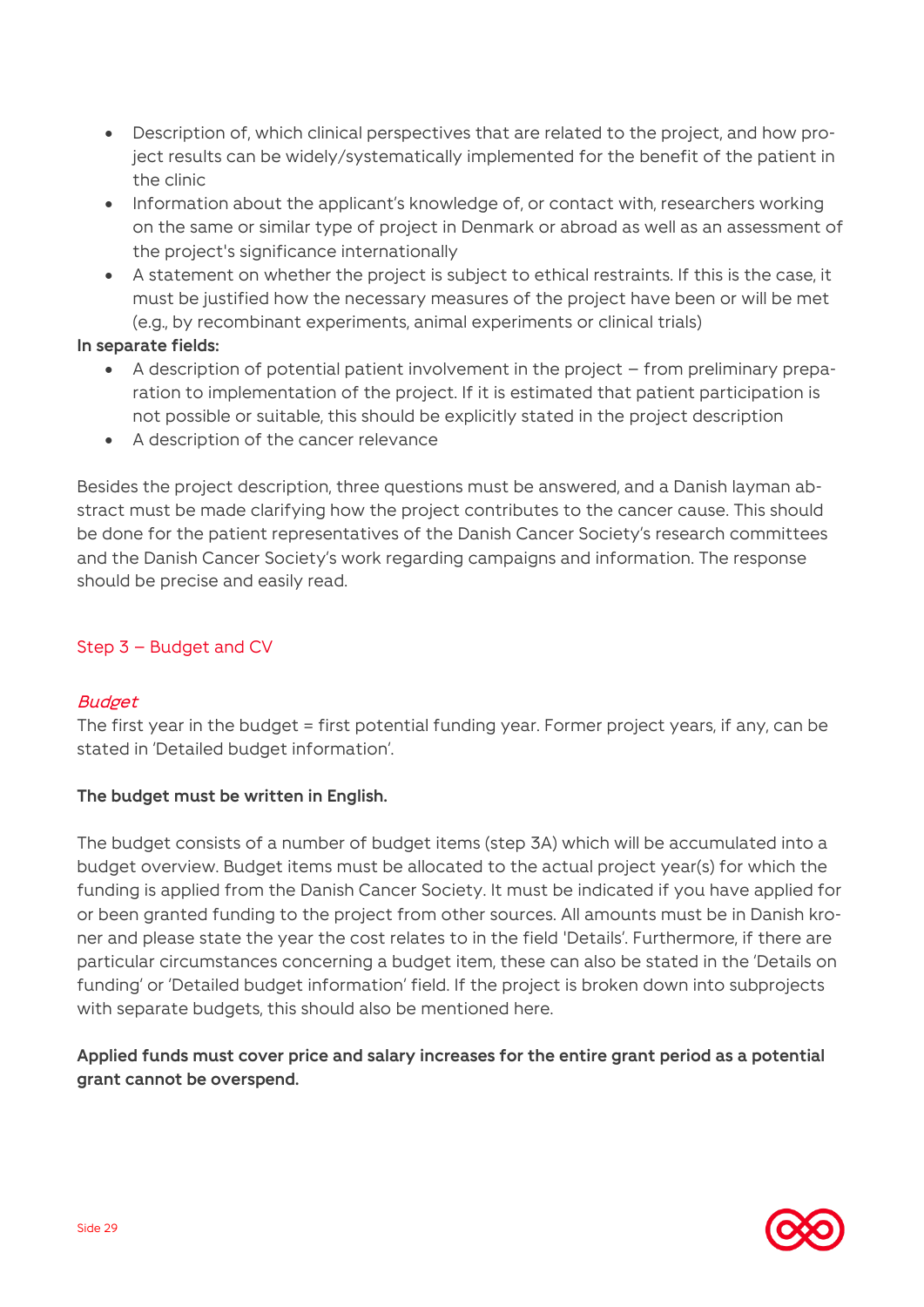### **Please state the source's name and when notification can be expected under 'Details' (for each budget item) if you applied for a grant from other sources.**

You must state the length of the employment (hours, months or years) for each budget year in connection with applications for salary costs. Please indicate the total number of months the person can be expected to be employed full time - e.g. the length of employment of a person working part-time on a project in a calendar year is calculated as 6 months.

Salary to the same scientific assistant/PhD student is typically granted a maximum of 3 years in total.

### The detailed budget should be specified in the following cost categories

- Salary, scientific staff
- Salary, technical staff
- Running costs
- Equipment (up to a total of DKK 100,000) purchase and leasing
- Travel costs
- Other

### Salary must be specified as

- Own salary
- Salary for scientific assistants/PhD students
- Salary for non-scientific assistance
- Salary for guest researchers
- Other types of salaries and fees (type must be indicated)

### Salary rates

Salaries are paid in accordance with the collective agreement concluded with the relevant local negotiating organisation at the workplace.

Special allowances are given depending on the job category necessary for the project. Salary must not exceed the professional level required for the implementation of the project.

**Individual/personal allowances are usually not granted and are subject to prior approval by the committee**. If applying for that kind of allowances, please include a project related justification in the 'Detailed budget information' in step 3.

Usually, the grants for salary will be granted as **salary framework grants**. Those grants cannot be overspend, and the remaining grant amount must be refunded.

The committee has fixed a salary framework rate for scientific assistants/PhD students, postdoctoral fellowships, own salary, etc. These framework rates must be used in the application, as they will be used to calculate a possible grant.

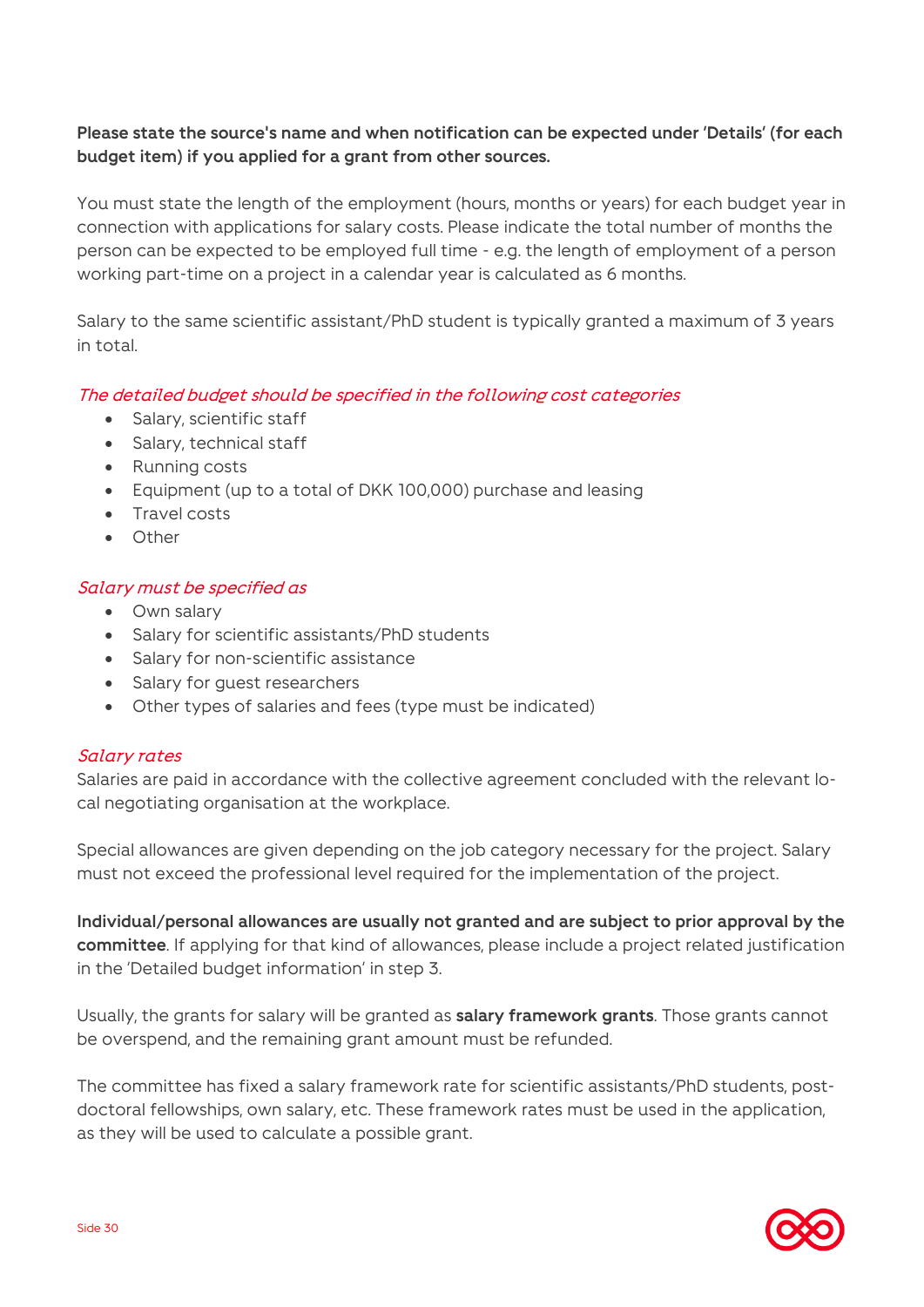| Salary framework rates for staff in project applications |                  |
|----------------------------------------------------------|------------------|
| Scientific assistant/PhD student                         | 575,000 DKK/year |
| Postdoctoral/lecturer/associate professor                | 675,000 DKK/year |
| Professor, including research professor                  | 775,000 DKK/year |
| Framework rates for postdoctoral fellowships (personal)  |                  |
| Postdoctoral fellowship in DK                            | 775,000 DKK/year |
| - Salary and running costs (unspecified)                 |                  |
| Postdoctoral fellowship abroad                           |                  |
| Grants travelling without children                       | 350,000 DKK/year |
| Grants travelling with children                          | 425,000 DKK/year |

It is also possible to apply for grants for a non-scientific assistant, including student assistant. In connection with fees and hourly pay, you must indicate an hourly rate.

A postdoctoral fellowship must be applied for personally.

### Postdoctoral fellowship in DK

A postdoctoral fellowship has to be stated as a framework of DKK 775,000 in the budget. You can specify the necessary running costs in 'Details on funding' for the particular budget item or 'Detailed budget information.'

#### Postdoctoral fellowship abroad

A postdoctoral fellowship abroad is granted to Danish researchers who independently travel abroad to carry out research and who are not employed at hospitals, universities or in private companies during their stay. As the fellowship is allocated for a research stay abroad, it is covered by the rules of study travel grants which **usually** are tax exempted, see Tax Assessment Act § 7 K. The fellowship will be paid as a total sum immediately before the postdoctoral fellow travels abroad.

#### Running costs

Running costs cover, e.g. materials, laboratory animals, publication costs (except for Open Access), and other project-related costs.

The budget for running costs **must** be specified in 'Details' or 'Detailed budget information'. **Researchers affiliated with institutions obtaining VAT rebates must apply for running costs exclusive of VAT**.

#### Travel costs

Please note that **expenses for stays abroad of less than 1 month's duration in connection with meeting and conference participation can be applied separately** by applying for ['Stays abroad](#page-18-0)  [less than 1 month'](#page-18-0)

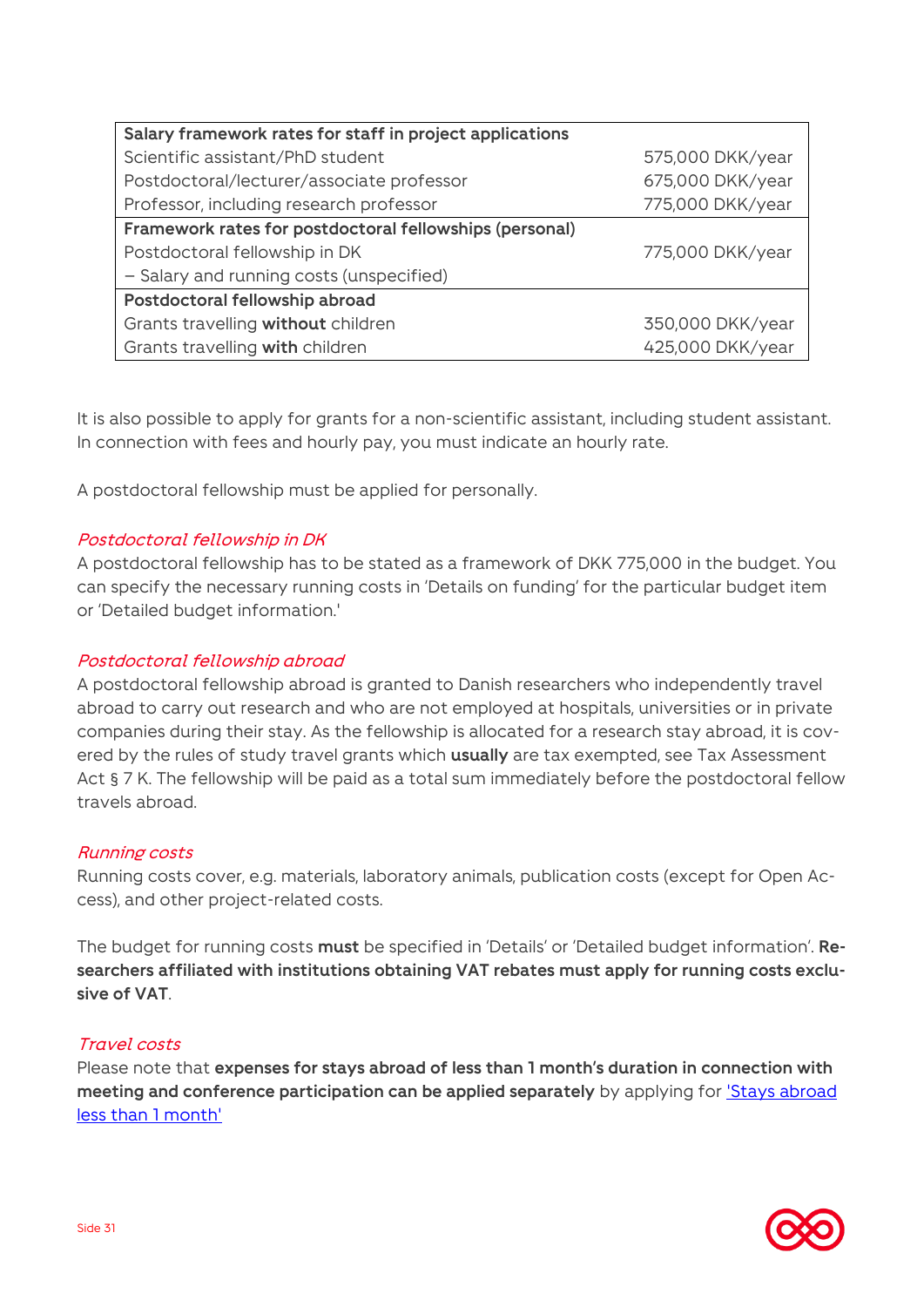It is primarily younger researchers, such as PhD students, postdoctoral fellows, lecturers and younger doctors enrolled in education, who can obtain a travel grant. If more than one person in a group of collaborating researchers apply for funding to participate in the same conference, typically only one person will obtain funding

### Travel and accommodation costs for trips to conferences, collaborators, meetings etc.

Must be specified in transport and accommodation costs respectively. Information about names, destination, the purpose of the trip and relevance to the project must be stated in the application.

### **Equipment**

In a project application, it is possible to apply for equipment up to a total of DKK 100,000. The selection of equipment must be justified.

Regarding an equipment grant, it is a condition that the grant holder has the right of use of the equipment as long as it is necessary for the cancer research at the institution. The right of use can be transferred to other cancer researchers if the grant holder's use of the equipment ceases. **Researchers affiliated with institutions obtaining VAT rebates should apply for the equipment exclusive of VAT.**

If funds have not been allocated from other sources for the equipment's operation and maintenance, funding can be applied for from the Danish Cancer Society. The amounts must be specified as separate budget items in the application, and the need for the equipment must be explained.

### $CV$

The Curriculum Vitae must be short and precise and hold information about education, including dates of achieved a Master's degree and PhD, if any, as well as current and previous employment. Publications are specified in a separate field.

### Publications

Please specify up to 20 publications relevant to the applied project, hereof at least 10 from the past 5 years. PubMed id (PMID) or DOI should be specified opposite each publication

It must be clearly specified which publications that are accepted in international journals with peer review

H-index and the total number of publications should be stated, including the number of first-, last- and co-first/last authorships

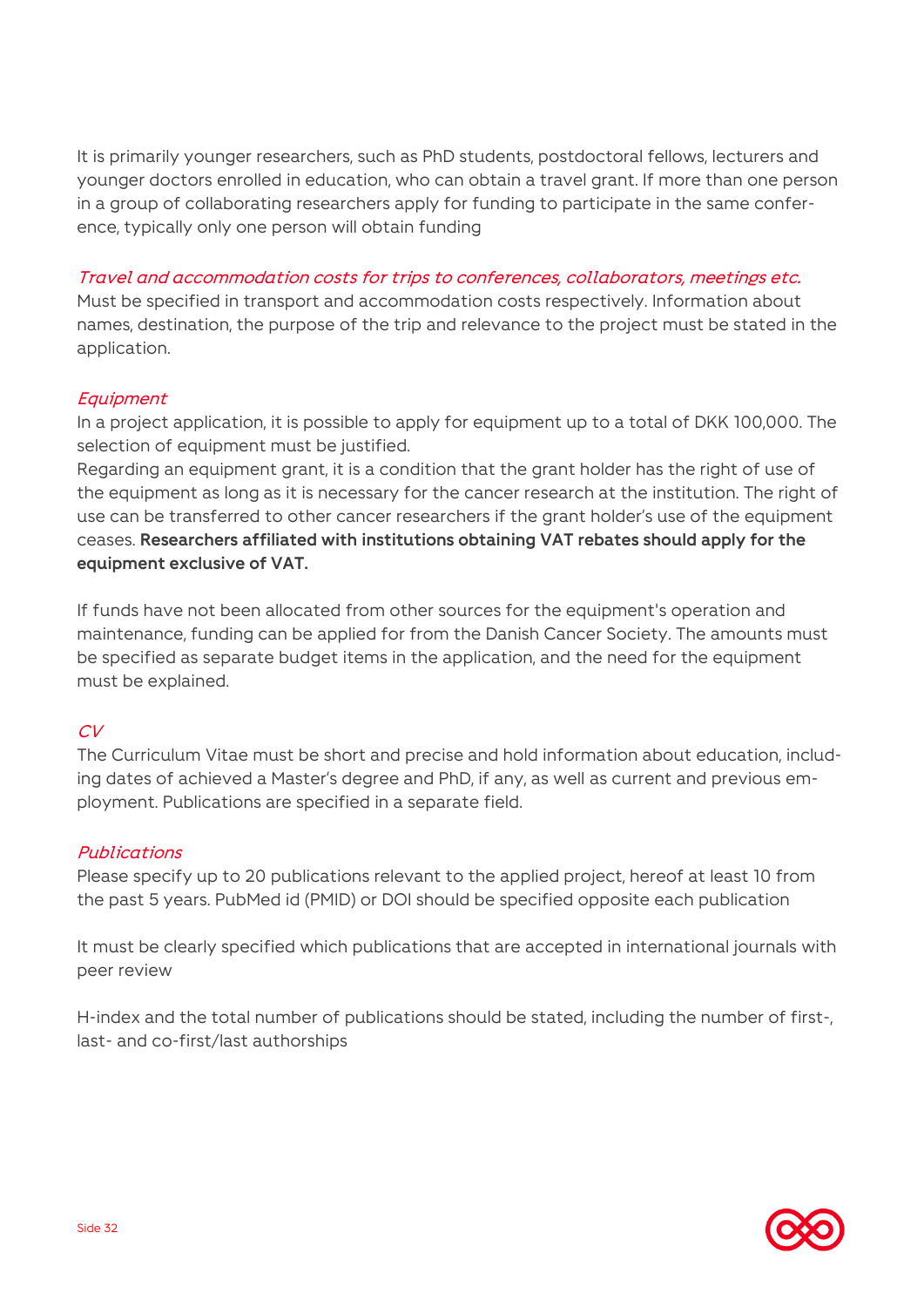### Step 4 – Upload figures

Figures (pictures, documents, etc.) are not inserted in the project description but are separately transferred as described in detail in step 4. All documents and pictures **can only be uploaded as .jpg-files.** Other file types must be changed to .jpg-files before upload.

Typically, you can upload up to 12 figures/pictures depending on the funding area and type of application. Only use figures if it is necessary for the assessment fo the application. Remember to write a text for all figures.

### **The following must be uploaded as figures**

• Pictures, tables, photos, drawings, scanned letters and other material relevant to the application

### Step 5 - The combined application

In step 5, all information is gathered, and the application can be found as a pdf file ready for print.

### <span id="page-32-0"></span>Step 6 – Submit the application

As in each step, it is possible to see if the mandatory steps are not completed.

If the application is ready to be submitted, tick off the checkbox to confirm that you have read the guidelines and confirm that the information submitted in the application is correct. Click 'OK' and click 'Submit application'.

**After submitting the application in our system, sign the front page (the signature page). Send the signature page to [forskningsbevilling@cancer.dk](mailto:forskningsbevilling@cancer.dk) on the same day as the deadline.**

Do not send the rest of the application by e-mail.